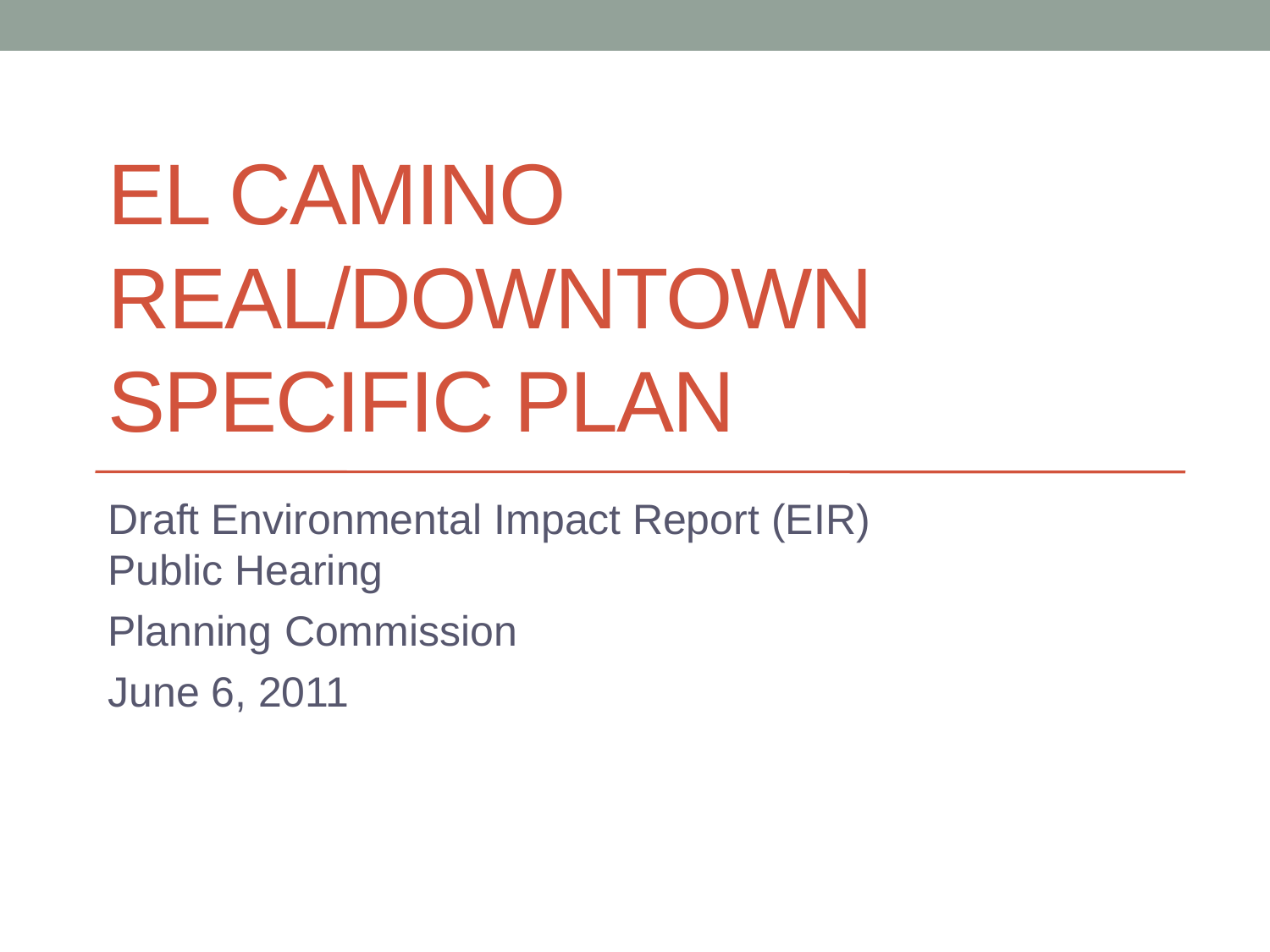## Meeting Overview

- Meeting Purpose
	- Provide an overview of the Draft EIR
	- Receive individual comments from Planning Commissioners and the public on the environmental analysis (*Note: comments not required at this time- can be relayed in writing through 6/20*)
	- Provide clarifications, if necessary to inform comments
	- Not intended to be a broad policy discussion (*to come*)
- Meeting Process
	- Summary Presentation
	- Public Comment on Draft EIR
	- Close the Public Hearing
	- Commission Questions of Staff/Consultant on Draft EIR
	- Commission Comments on Draft EIR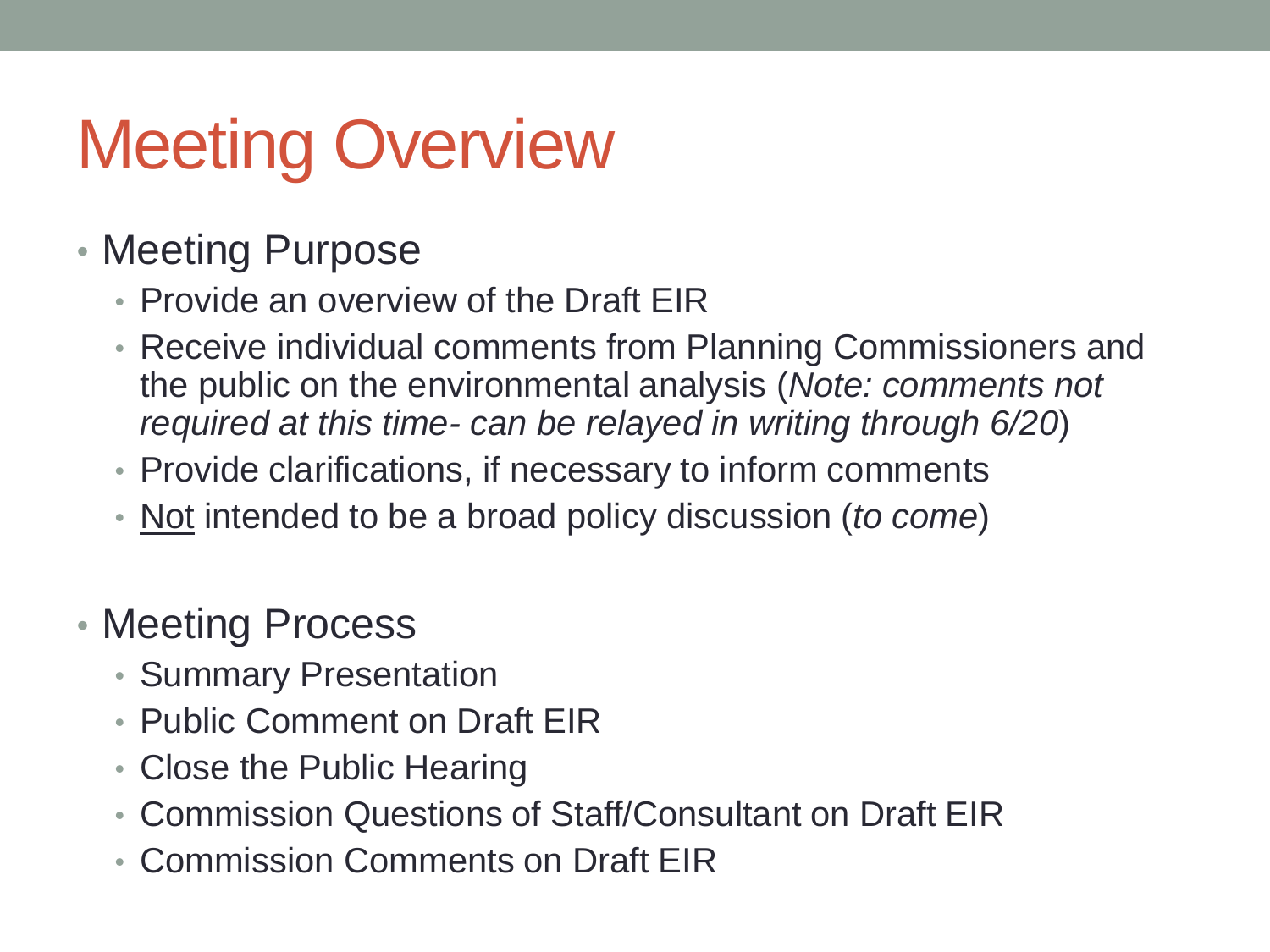### El Camino Real/Downtown Specific Plan

- Multi-year process to establish a clear long-term plan for the El Camino Real corridor and Downtown.
- Specific Plan process preceded by an initial visioning exercise to define broad goals
- Extensive community engagement and documentation of process on project web page [\(www.menlopark.org/specificplan](http://www.menlopark.org/specificplan))





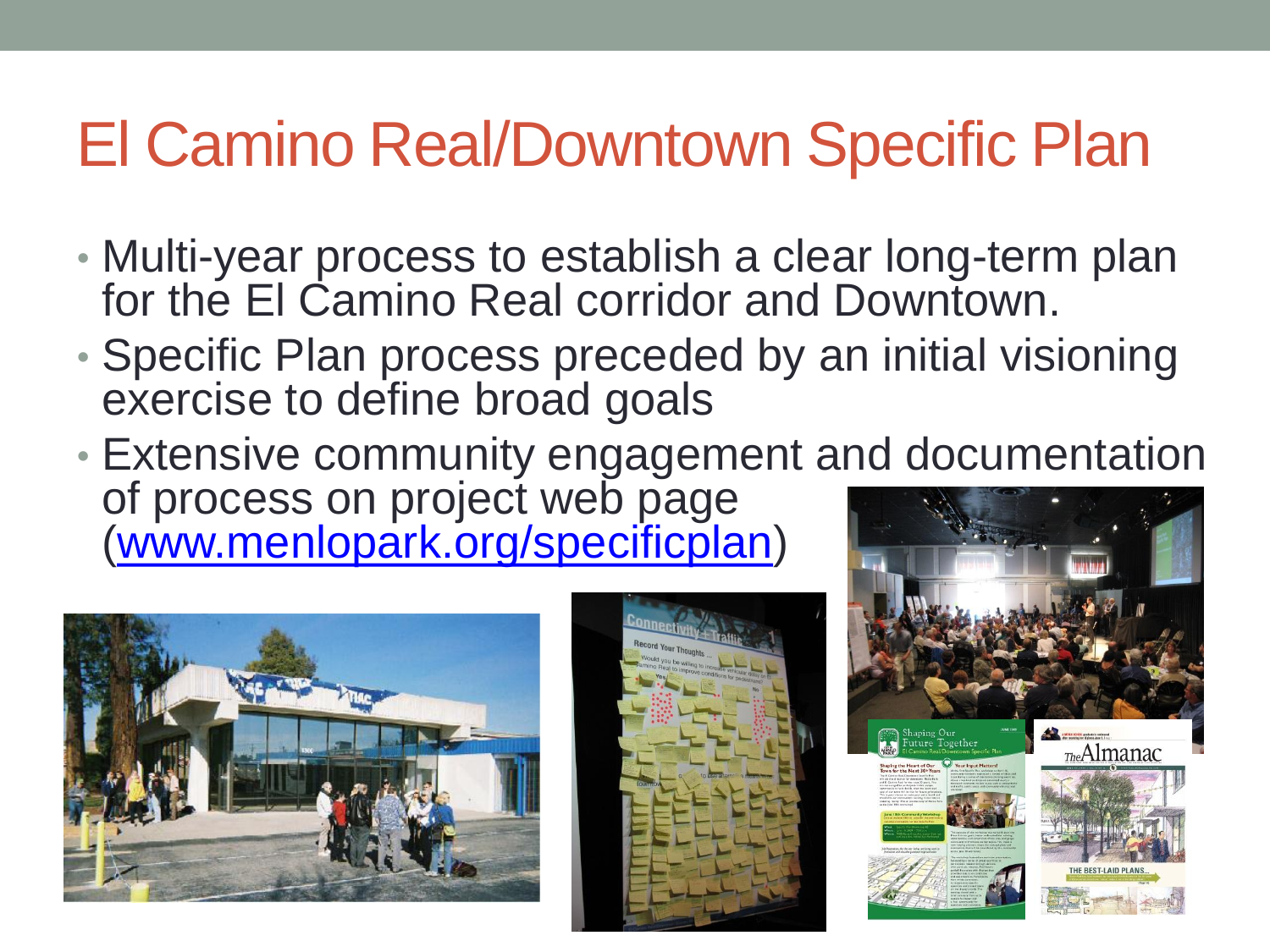### El Camino Real/Downtown Specific Plan

What is the Specific Plan?

- A clear and action-oriented plan for the next 20 to 30 years
- A detailed framework for public space improvements
- A strong foundation for private development
- Currently, a *draft* document What is it not?
- An individual private development project
- A final decision on every public improvement

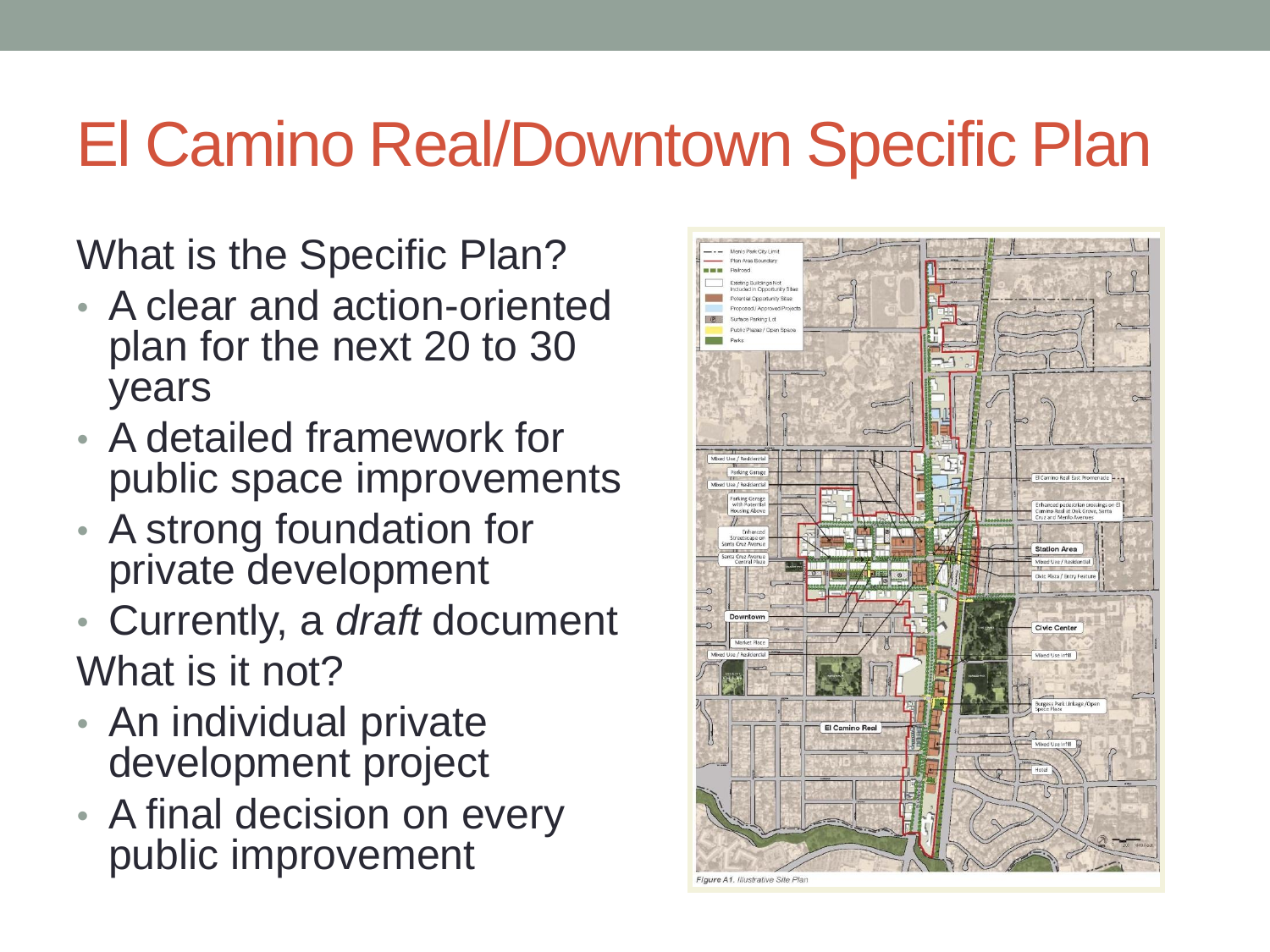#### CEQA (California Environmental Quality Act) Environmental Impact Report (EIR)

- Highly structured by **State law, guidelines and court cases**
- Impacts need to be associated to **physical effects on the environment** – not social or economic impacts
- **Informational document** to disclose impacts to the public and decision makers
- Does not necessarily dictate outcomes **communities can take into account other factors** along with projected environmental effects
- Need to consider **feasible alternatives** to projects
- Analysis must consider **cumulative impact** of project in combination with other pending/likely projects and growth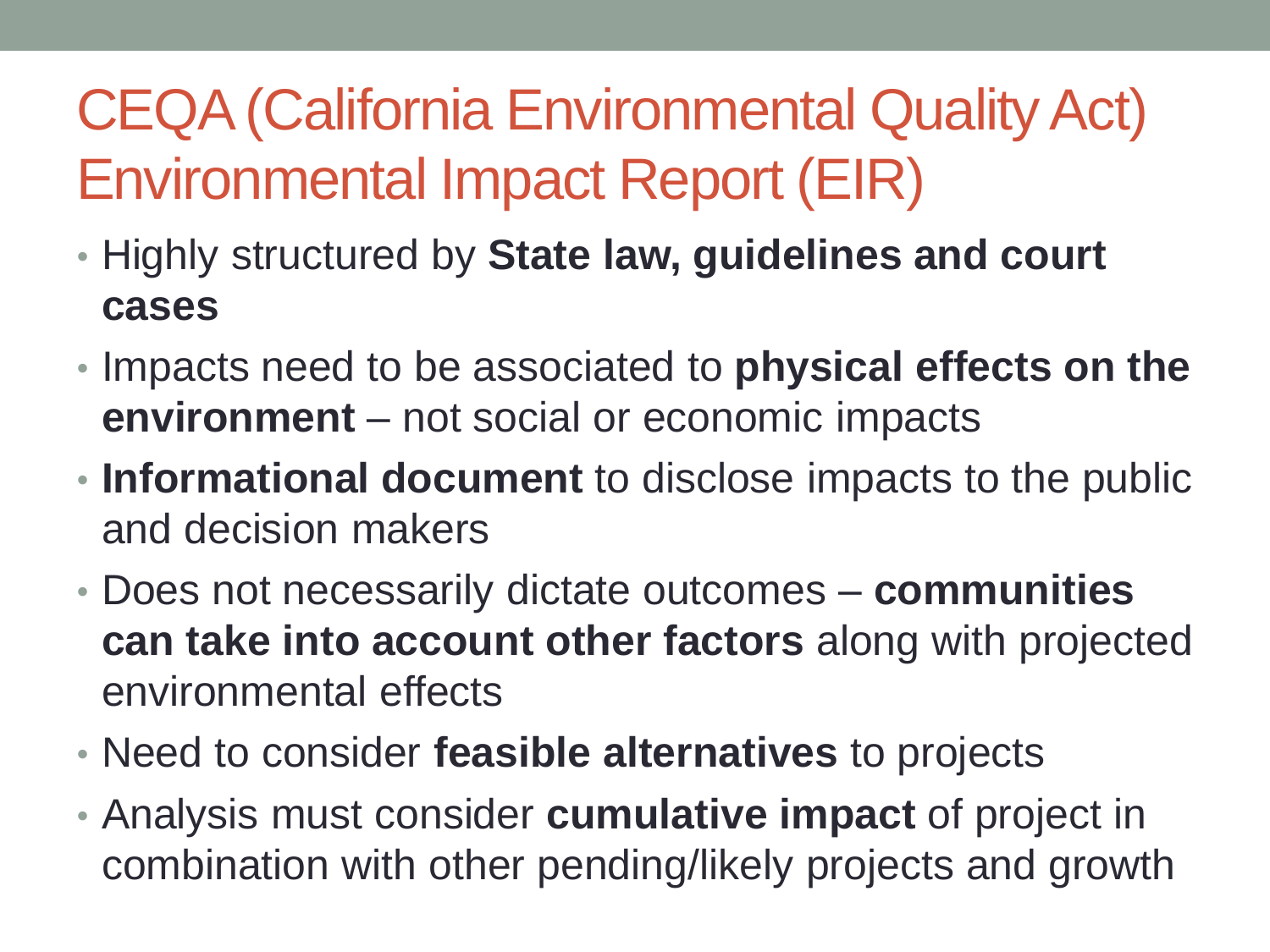#### CEQA (California Environmental Quality Act) Environmental Impact Report (EIR)

- Standard is not perfection, but "**adequacy, completeness, and a good faith effort at full disclosure**"
- For plans, **analysis can be higher-level**, with additional project-level review potentially required in the future
- **Draft EIR** released for public review, and comments received included in **Final EIR**
- Draft EIR comments that address the adequacy of the EIR or the City's compliance with CEQA **will be responded to and can potentially result in changes** to the Draft EIR; non-environmental comments will be noted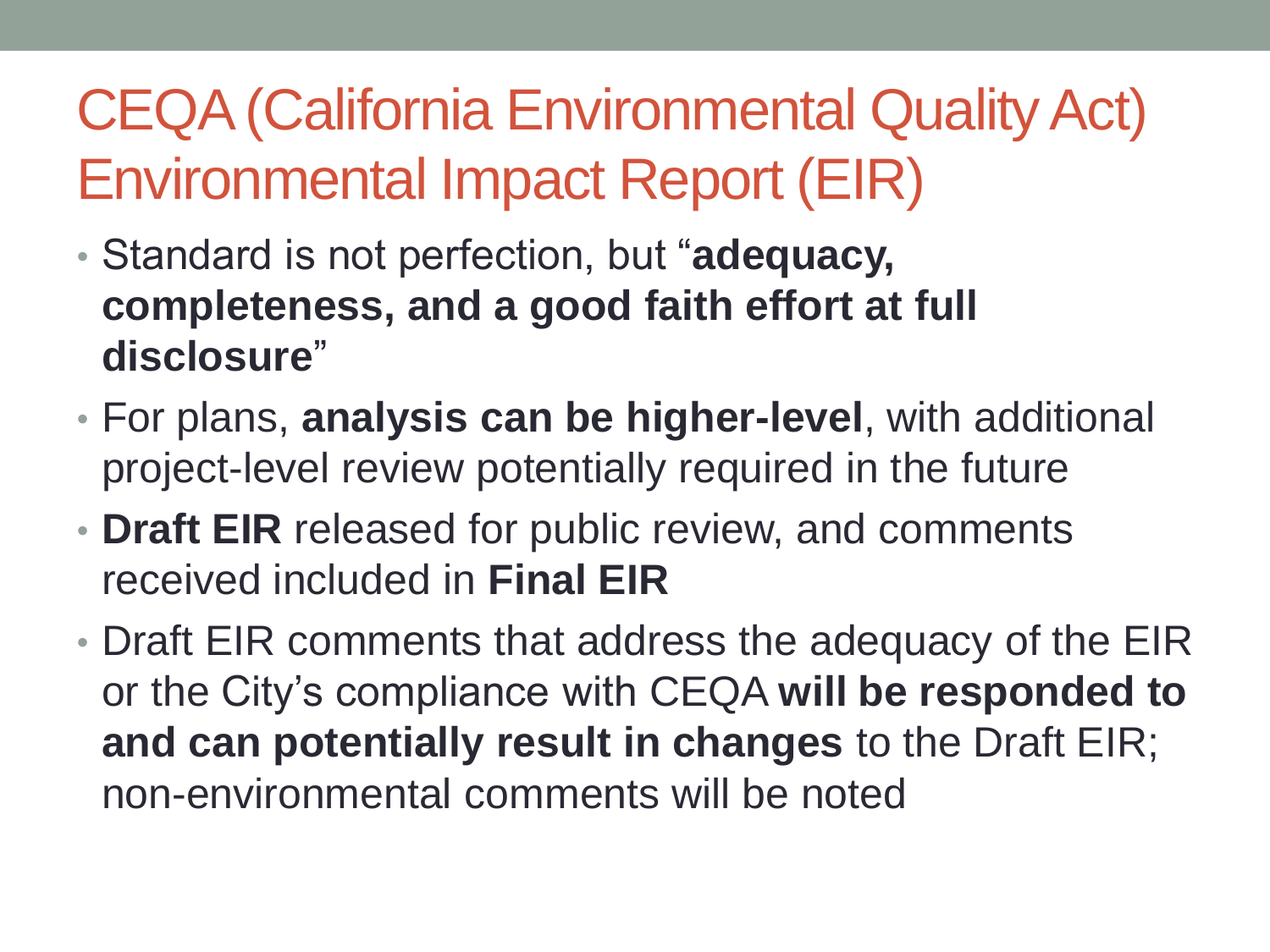#### CEQA (California Environmental Quality Act) Environmental Impact Report (EIR)

- **Impact discussions** typically fall into one of three classifications:
	- Less than Significant: Impacts do not exceed the relevant threshold/criteria
	- Significant -> Less than Significant: Impacts initially exceed the relevant threshold/criteria, but application of feasible mitigation measures reduces the impact to less than significant
	- Significant and Unavoidable: Impacts exceed the relevant threshold/criteria, and no feasible mitigation measures are available to reduce the impact to less than significant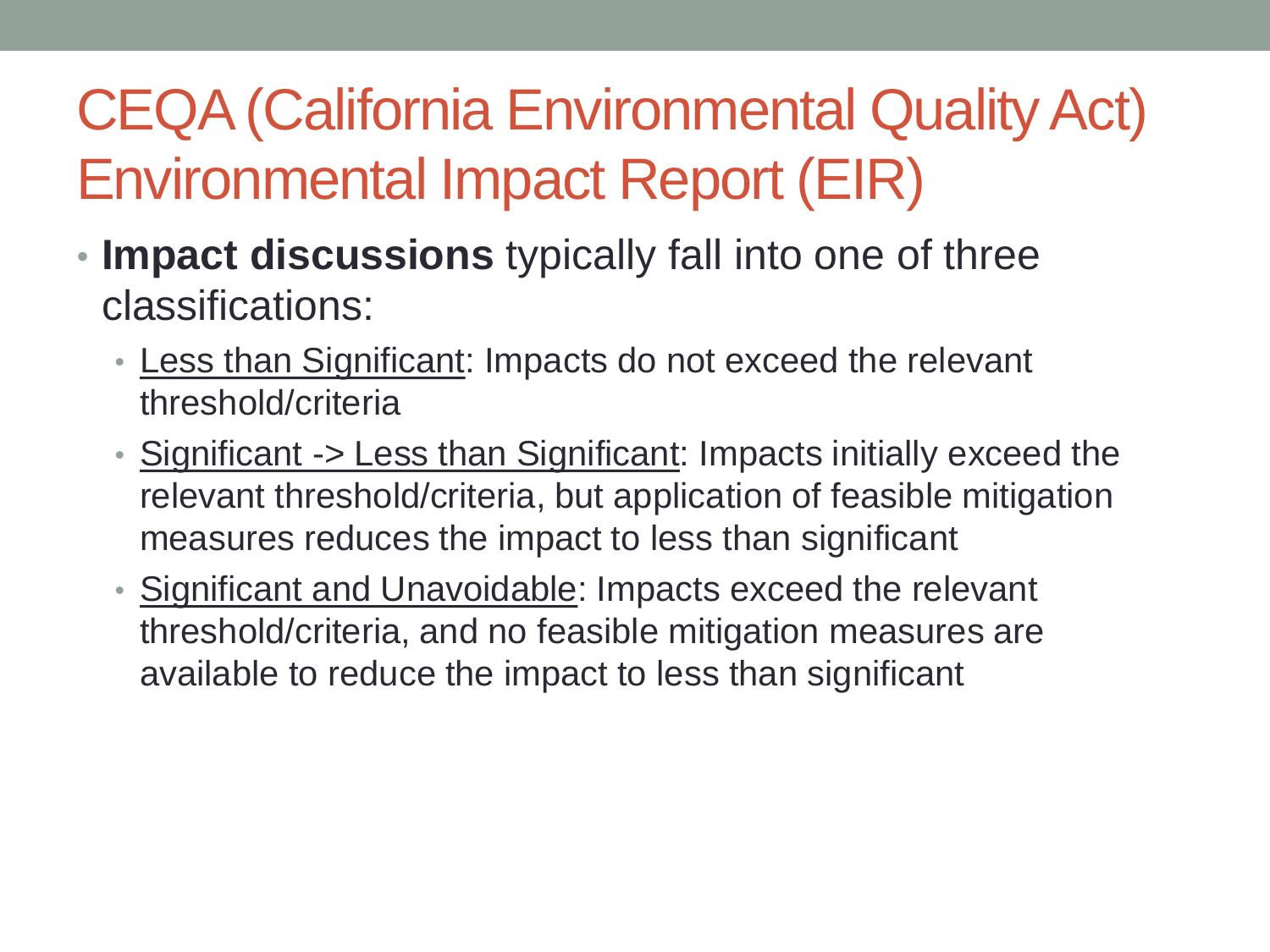### Environmental Topics

- Aesthetic Resources
- *Agriculture Resources*
- Air Quality
- Biological Resources
- Cultural Resources
- Geology, Soils, and Seismicity
- Greenhouse Gases and Climate Change
- Hazardous Materials and Hazards
- Hydrology and Water Quality
- Land Use and Planning Policy
- *Mineral Resources*
- Noise
- Population and Housing
- Public Services and Utilities
- Transportation, Circulation and Parking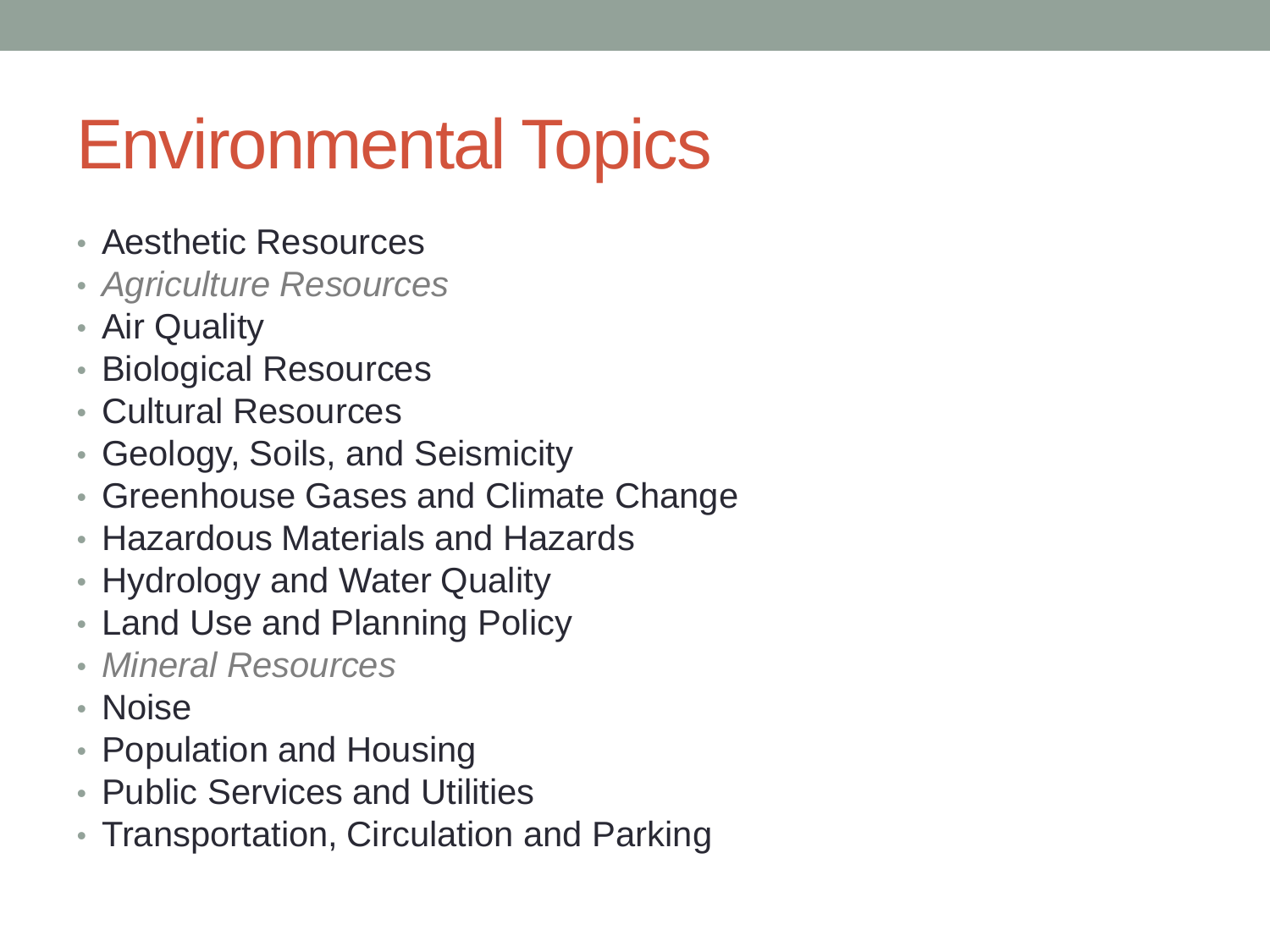### Draft Specific Plan CEQA Process

- **Notice of Preparation (NOP)** December 8, 2009
- **Draft Specific Plan** April 7, 2010
- **Draft EIR**  April 29, 2011
- **Planning Commission Draft EIR Public Hearing**  June 6, 2011
- **Draft EIR Comment Period End**  June 20, 2011 at 5:30 P.M.
- **Final EIR** (to include applicable responses to Draft EIR comments) – Fall 2011 (*tentative*)
- Following close of Draft EIR comment period, Planning Commission and City Council will review and provide comprehensive direction on the Draft Specific Plan itself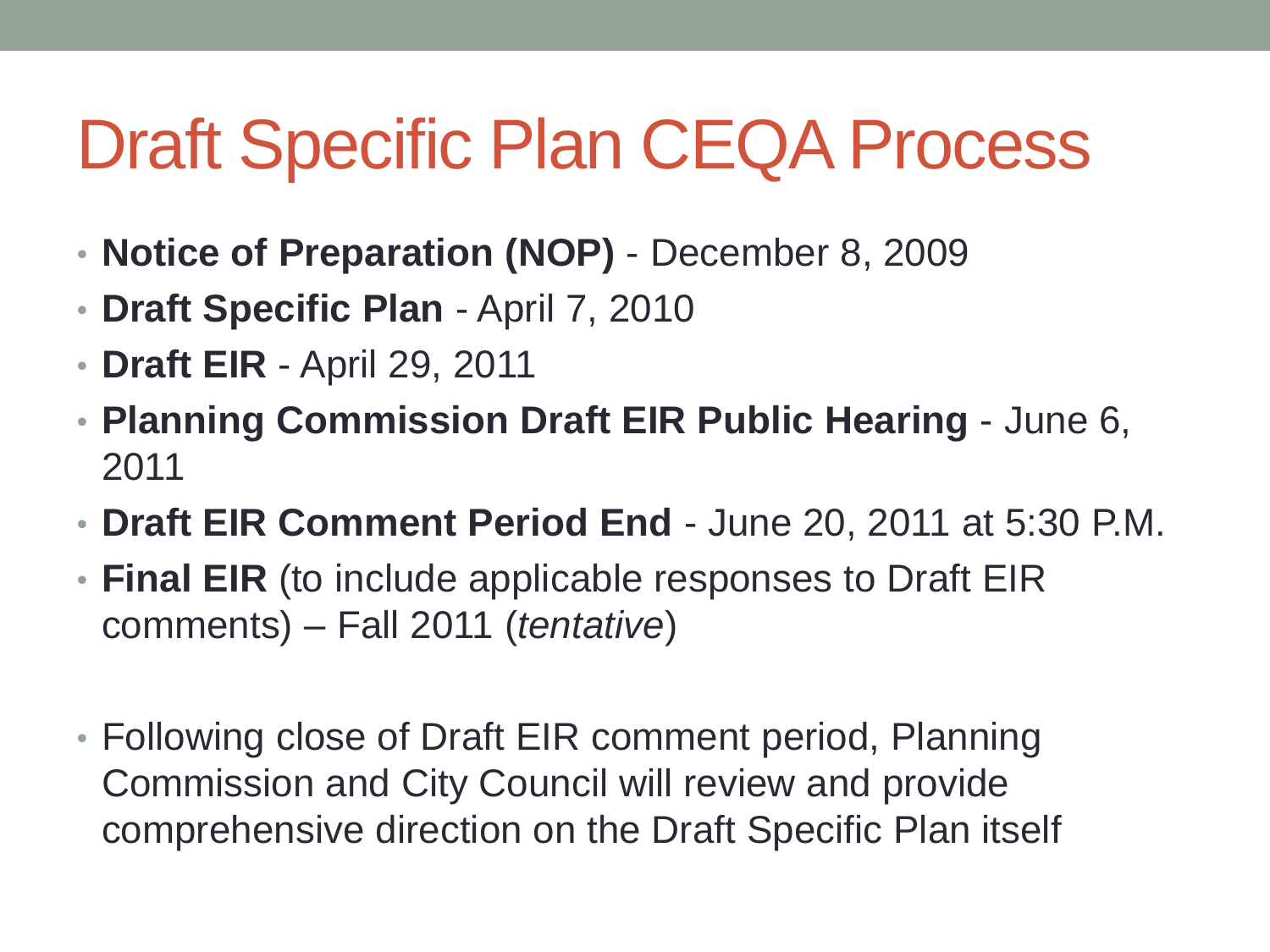- *Note: Summary is high-level, pulling out key discussions*
- **Aesthetic Resources**
	- AES-3 and AES-4: Plan would allow new buildings that could change aspects of visual character and cast new shadows, but development regulations and design guidelines would limit the potential for negative effects (*Less than Significant*)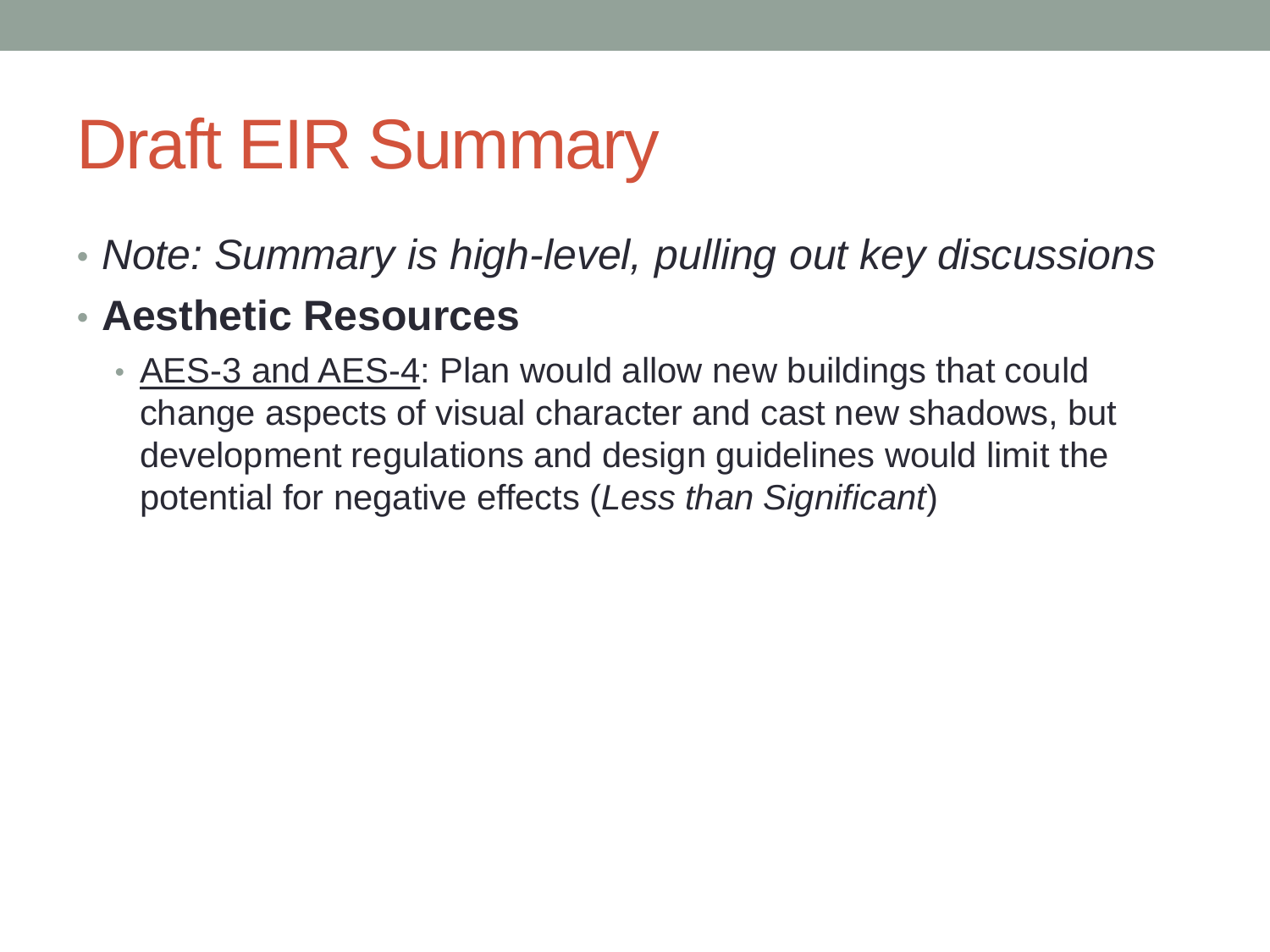#### • **Air Quality**

- AIR-1: Emissions from construction vehicles and earth disturbing activities could result in an air quality violation (*Significant and Unavoidable*)
- AIR-2: The Plan would result in increased pollutant emissions from increased vehicle traffic (*Significant and Unavoidable*)
- AIR-5, AIR-6, and AIR-7: The Plan would locate new residences ("sensitive receptors") near areas of existing elevated pollutants (El Camino Real and Caltrain), but additional analysis and filtration systems would mitigate this impact (*Significant -> Less than Significant*)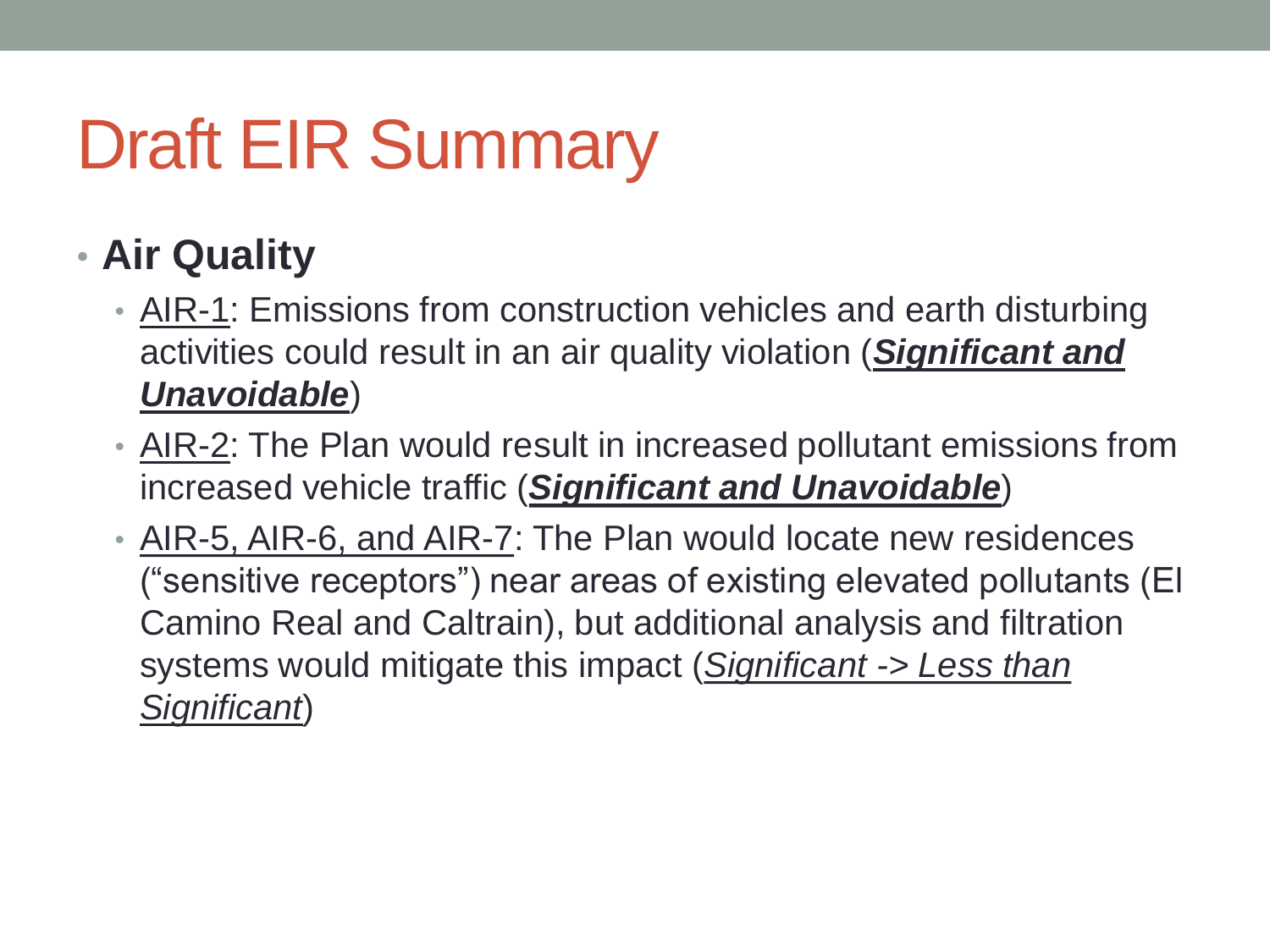#### • **Biological Resources**

- BIO-1 and BIO-3: Construction activities could affect special status birds and bats, but preconstruction surveys and avoidance procedures would mitigate this impact (*Significant -> Less than Significant*)
- BIO-3: Project lighting could affect migratory or breeding specialstatus birds, but lighting reductions would mitigate this impact (*Significant -> Less than Significant*)
- BIO-6: Construction activities could affect special-status amphibians and reptiles, but fencing, training, and other actions would mitigate this impact (*Significant -> Less than Significant*)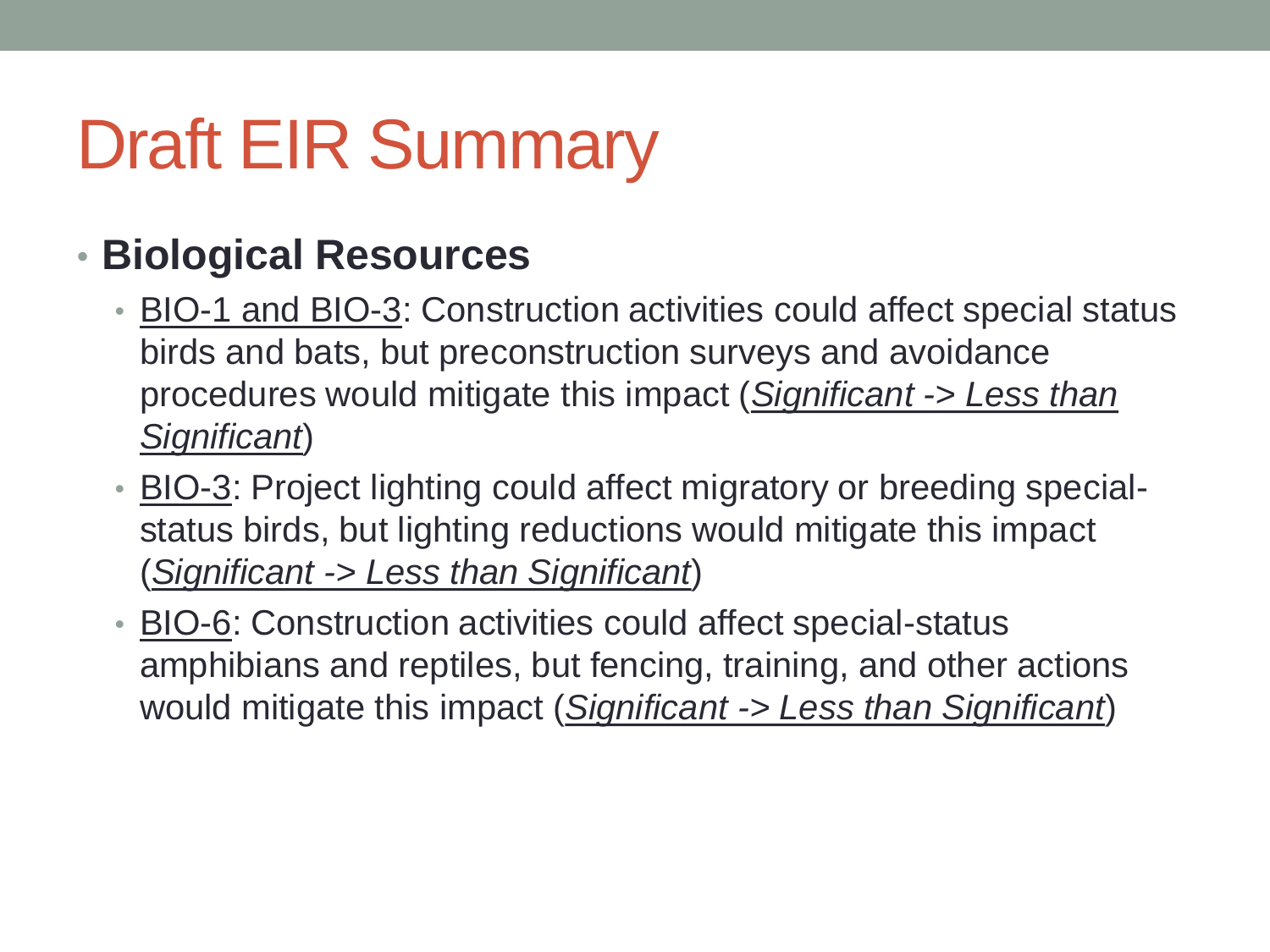#### • **Cultural Resources**

- CUL-1: The Plan could affect historic architectural resources, but site-specific evaluations and adherence to preservation standards would mitigate this impact (*Significant -> Less than Significant*)
- CUL-2, CUL-3, and CUL-4: Construction activities could impact or disturb archaeological resources, paleontological resources, or human remains, but studies, training, and other procedures would mitigate this impact (*Significant -> Less than Significant*)

#### • **Geology, Soils and Seismicity**

• Adherence to standard building code, grading and drainage requirements, and other existing regulations would reduce all potential impacts to less than significant levels.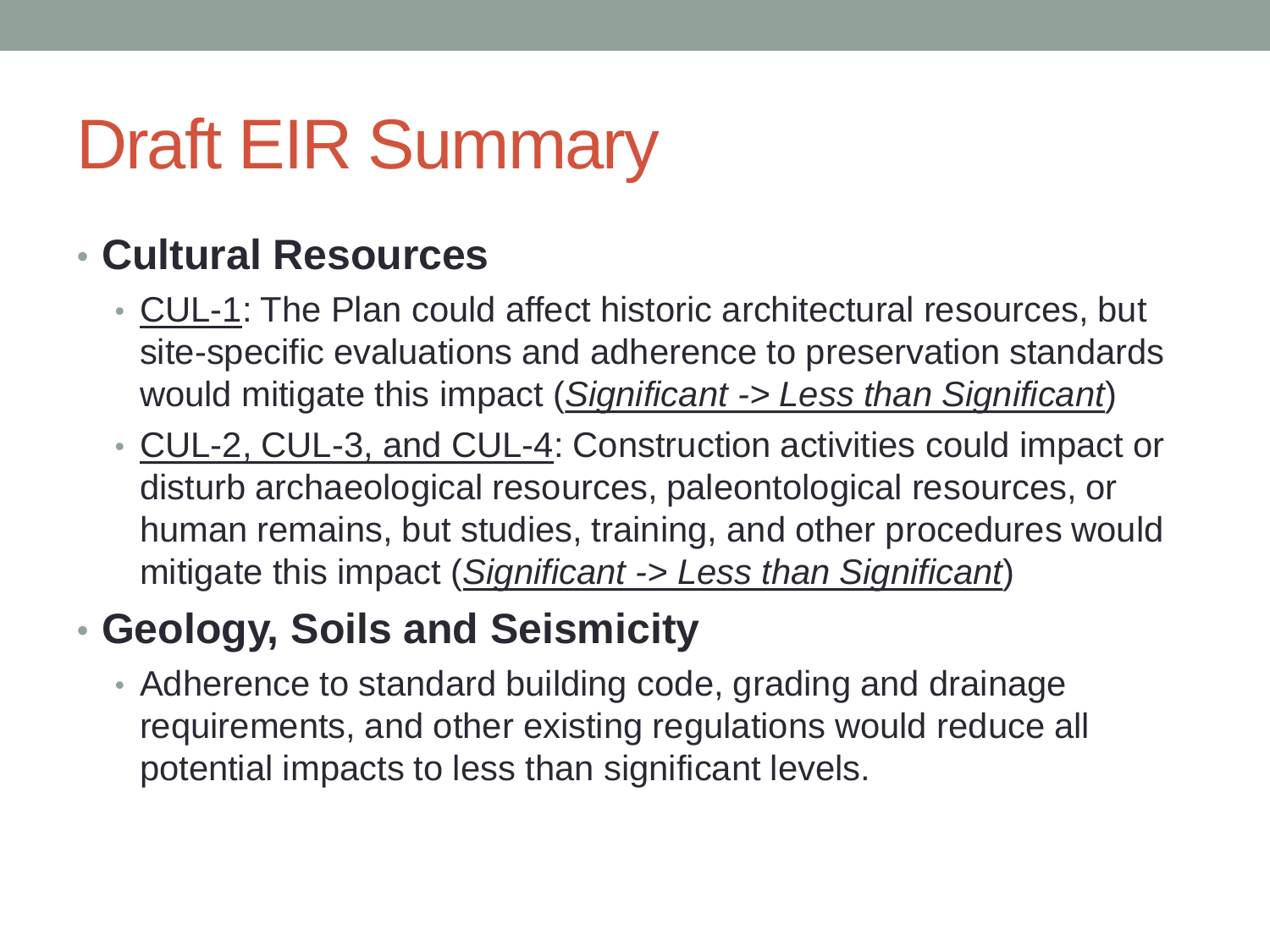#### • **Greenhouse Gases and Climate Change**

- GHG-1: The Specific Plan would generate per capita greenhouse gas emissions at a rate (5.8 metric tons of  $CO<sub>2</sub>$ e per service population per year) in excess of the BAAQMD threshold (4.6); mitigations would reduce this rate to 5.5, although this would still exceed the threshold (*Significant and Unavoidable*)
- GHG-2: The Specific Plan would comply with many plans, policies, and regulations relating to reductions in greenhouse gases; however, because the BAAQMD standard discussed in GHG-1, which was derived from AB 32, would be exceeded, the Plan is considered to conflict with plans, policies, and regulations adopted for the purpose of reducing GHGs (*Significant and Unavoidable*)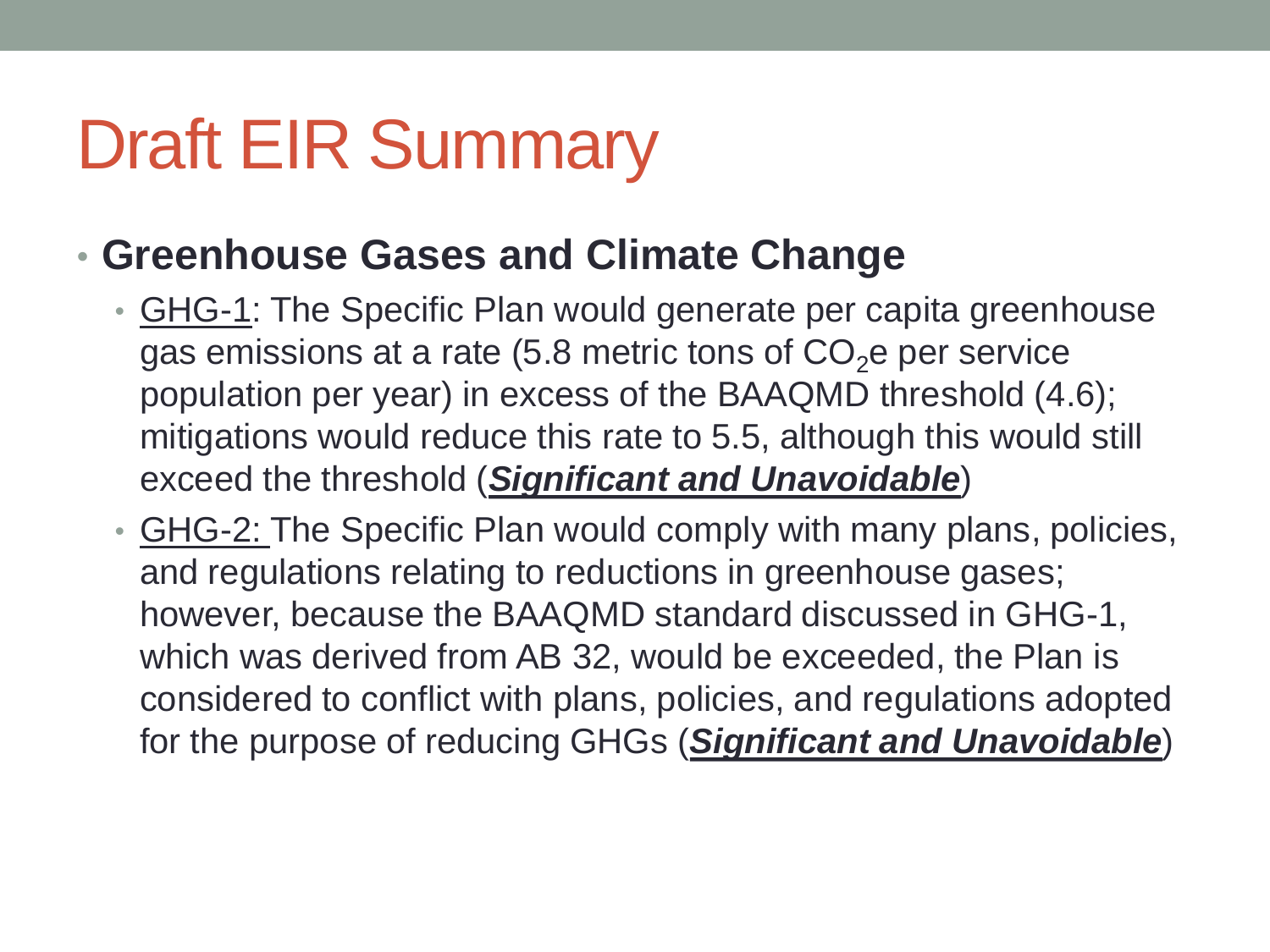- **Hazardous Materials and Hazards**
	- HAZ-1: Soil disturbance during construction could result in exposure to hazardous materials, but Phase I environmental site assessments and subsequent analyses/mitigations (if needed) would mitigate this impact (*Significant -> Less than Significant*)
	- HAZ-3: Hazardous materials used during construction (i.e., fuels, lubricants, solvents) could be released through improper handling or storage, but implementation of best management practices would mitigate this impact (*Significant -> Less than Significant*)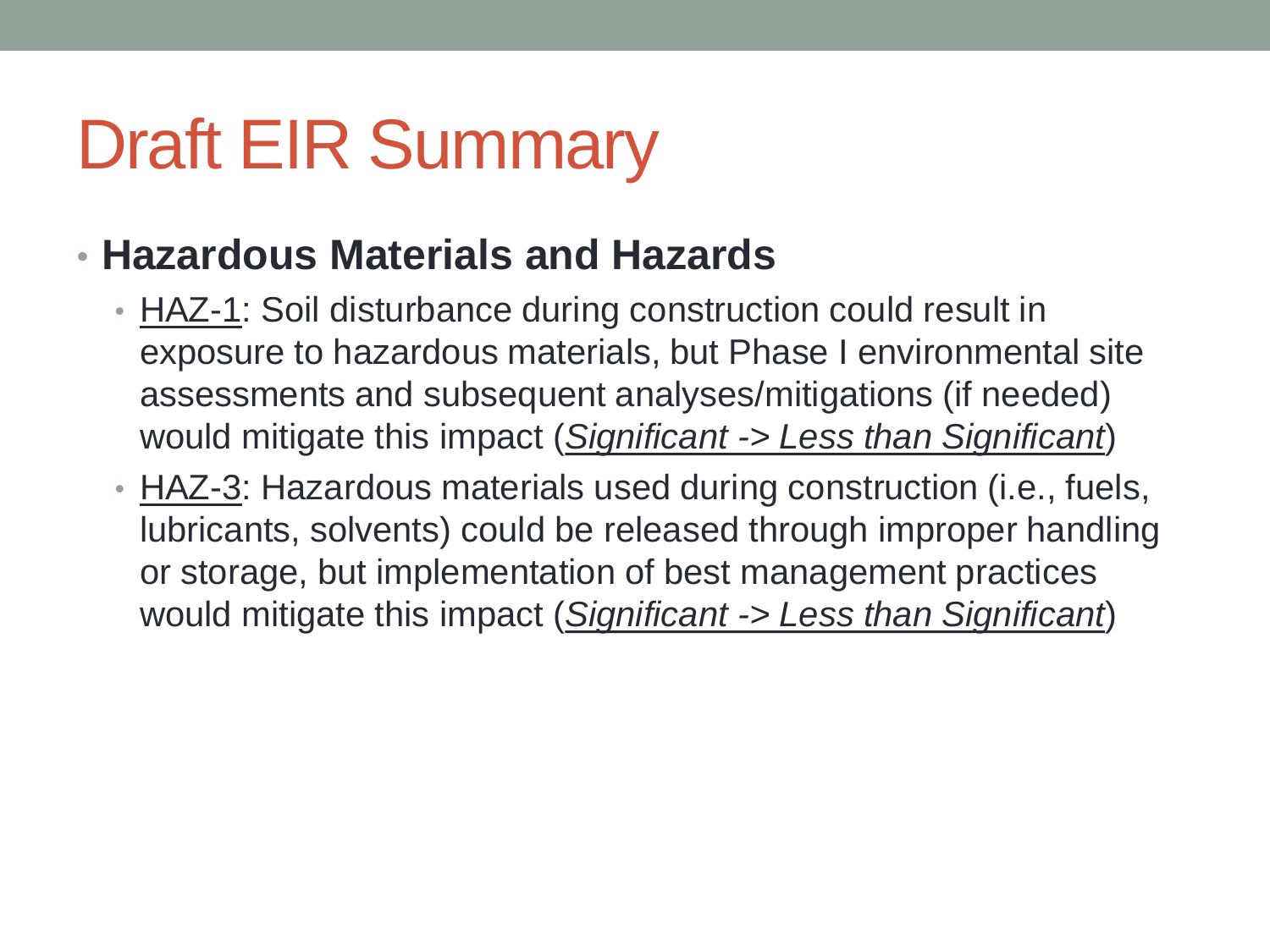#### • **Hydrology and Water Quality**

• Elements of the Plan and adherence to standard grading and drainage requirements and other existing regulations would reduce all potential impacts to less than significant levels.

#### • **Land Use and Planning Policy**

- LU-1: The Plan would not physically divide an established community, and in many respects would improve connectivity (*Less than Significant*)
- LU-2: The Plan would alter the type and intensity of land uses, but not in a manner that would be substantially incompatible with surrounding land uses or neighborhood character (*Less than Significant*)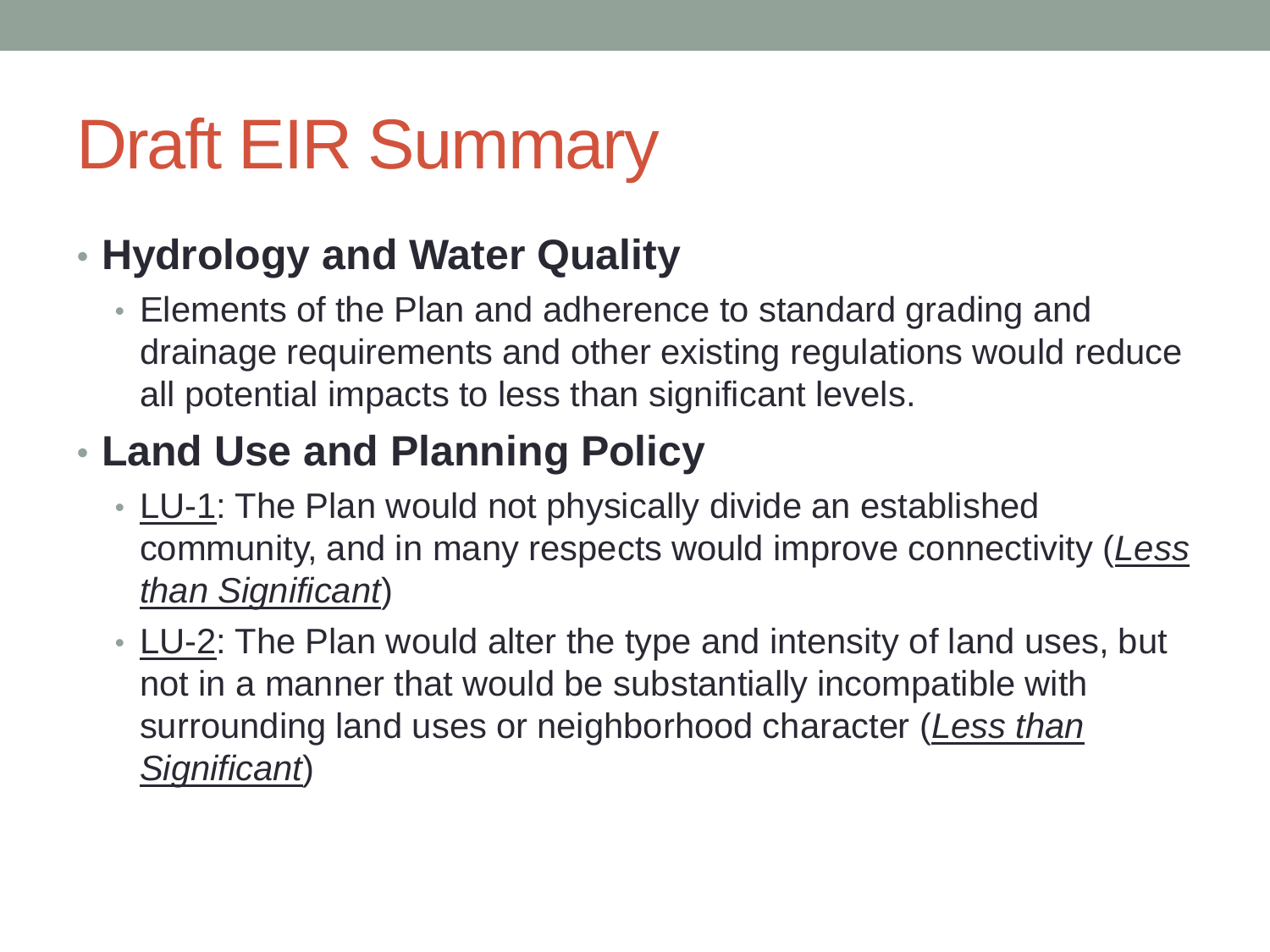#### • **Noise**

- NOI-1: Construction activities could result in noise impacts, but noise control activities (in particular for potential pile driving) would mitigate these impacts (*Less than Significant*)
- NOI-3 and NOI-4: Locating new residences near the Caltrain line could expose "sensitive receptors" to substantial noise and/or vibration, but acoustical insulation and/or vibration isolation techniques would mitigate this impact (*Significant -> Less than Significant*)
- NOI-5: The cumulative effect of the Plan and other future development would result in noise increases along roadways that are already in excess of relevant standards; mitigations such as new sound walls are not feasible in this case (*Significant and Unavoidable*)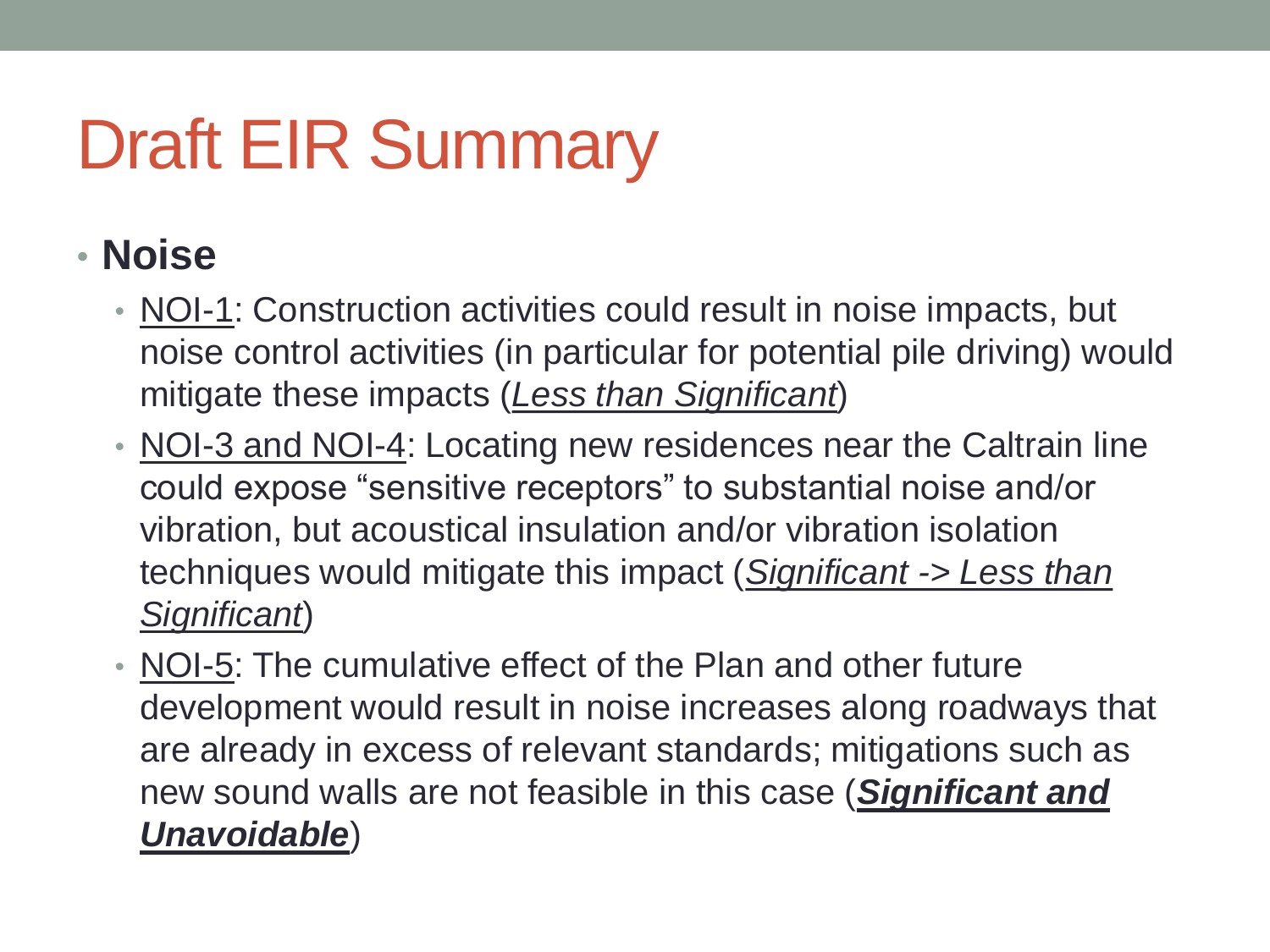#### • **Population and Housing**

- POP-1: The project would not displace existing housing or people such that replacement facilities elsewhere would be required (*Less than Significant*)
- POP-2: The Plan would not induce substantial population growth, either directly by proposing new housing, as the projected Plan area population growth would be well within overall projections for the city; The Plan would also not indirectly induce population growth through infrastructure improvements or job growth (*Less than Significant*)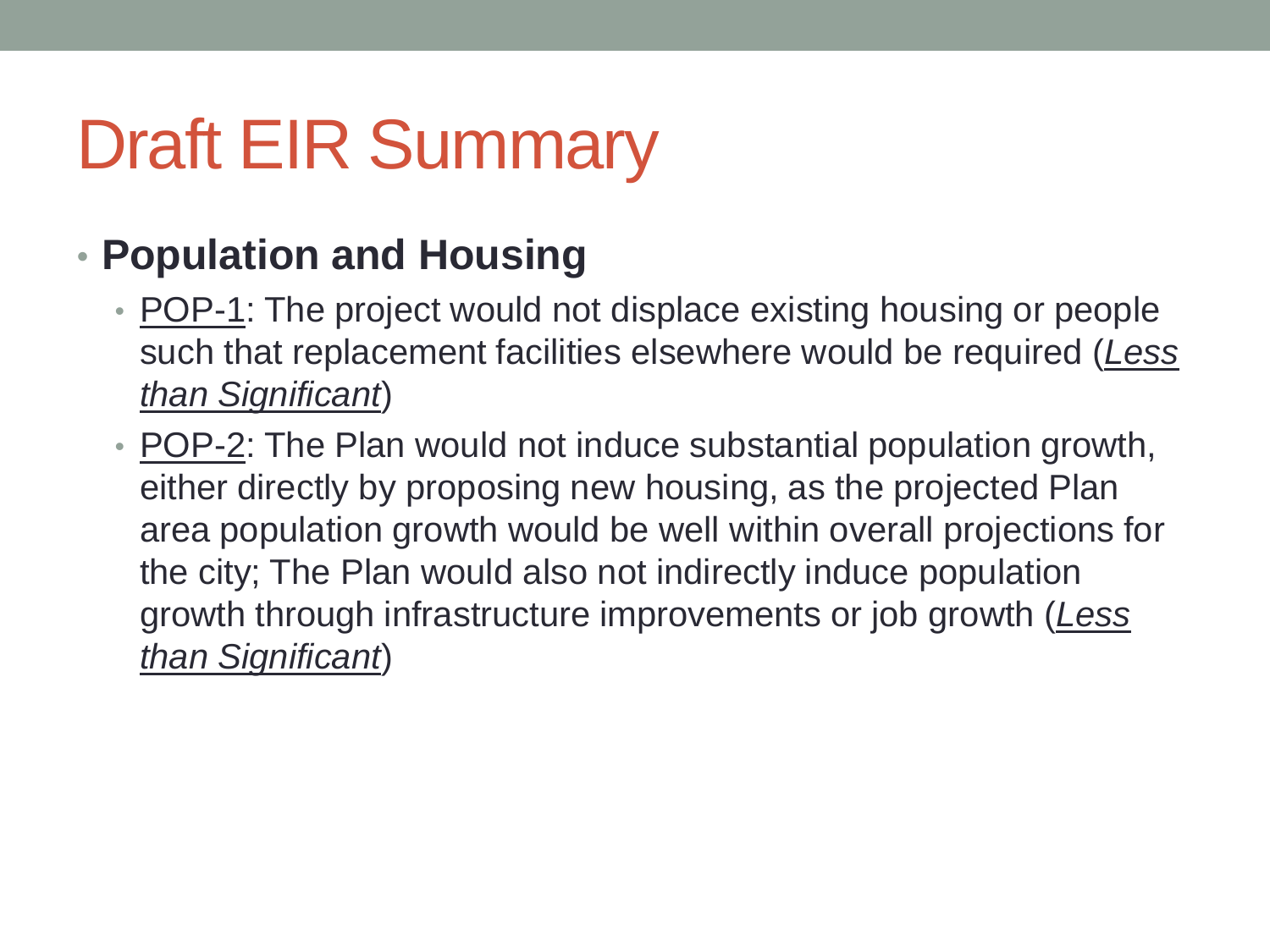#### • **Public Services and Utilities**

- PUB-1 and PUB-2: The Plan would not require new or physically altered police or fire *facilities* (*Less than Significant*)
- PUB-3: The Plan would result in some school enrollment from new residences, but this would occur concurrently with tapering of recent growth trends; in addition, the majority of new housing in the Plan area would be attached multi-family residences, which have lower student yield rates (*Less than Significant*)
- PUB-4: New residents and employees would increase the use of parks, but the overall ratio of park acreage per 1,000 persons would still exceed the relevant threshold; in addition, new plazas and open spaces would be provided within the Plan area (*Less than Significant*)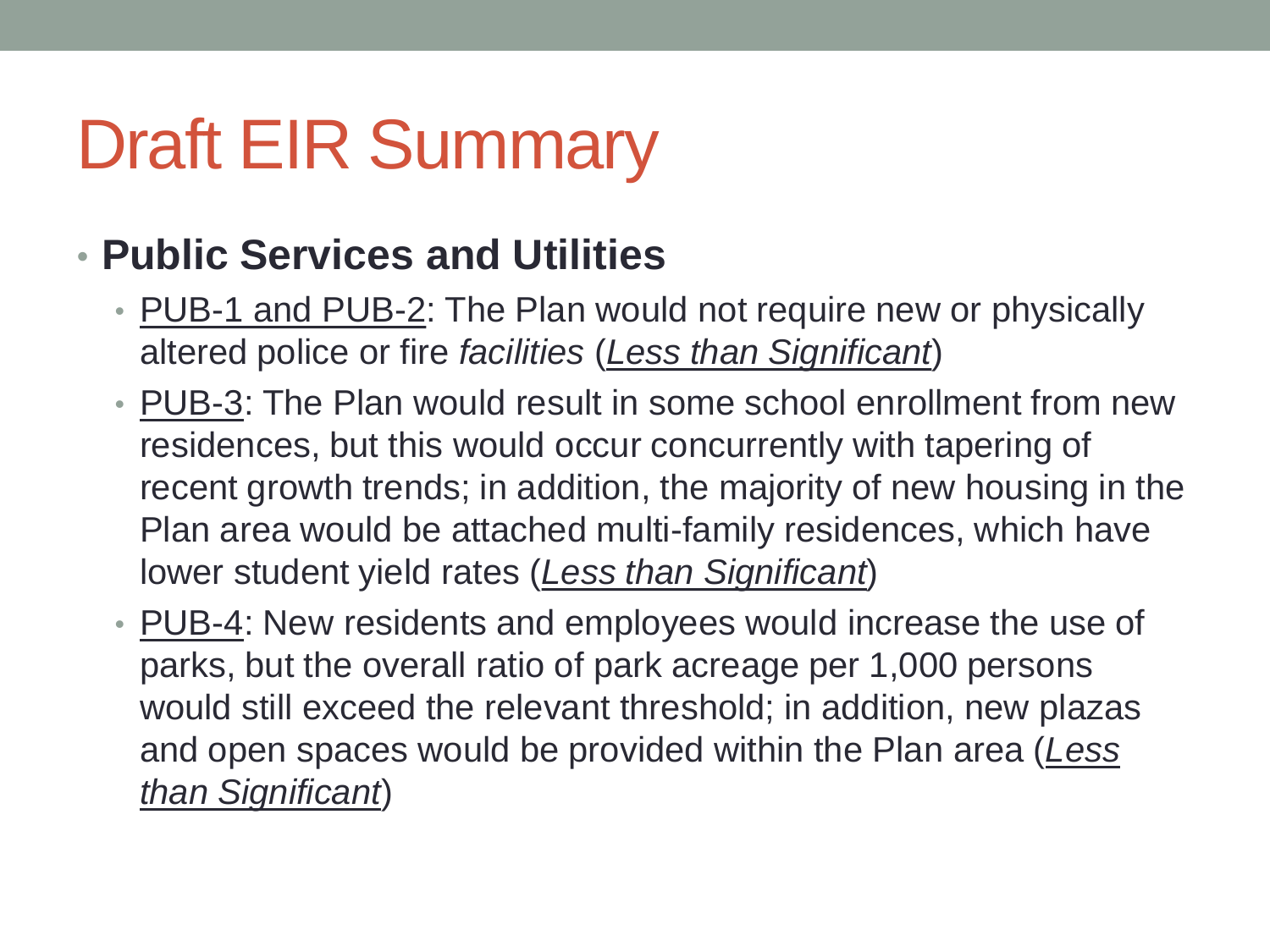#### • **Public Services and Utilities**

- PUB-5: Development associated with the Plan would increase the demand for water supply, but the local water supplier (Cal Water – Bear Gulch District) would be able to serve these demands in normal year conditions; during critical dry year events or multiple dry years, water supplies could be curtailed system-wide (*Less than Significant*)
- PUB-6, PUB-7, PUB-8, PUB-9: The Plan would not require new facilities for water treatment, wastewater treatment, or landfills, nor would it exceed existing gas and electric supplies (*Less than Significant*)
- The associated cumulative impact for each topic is also projected to be less than significant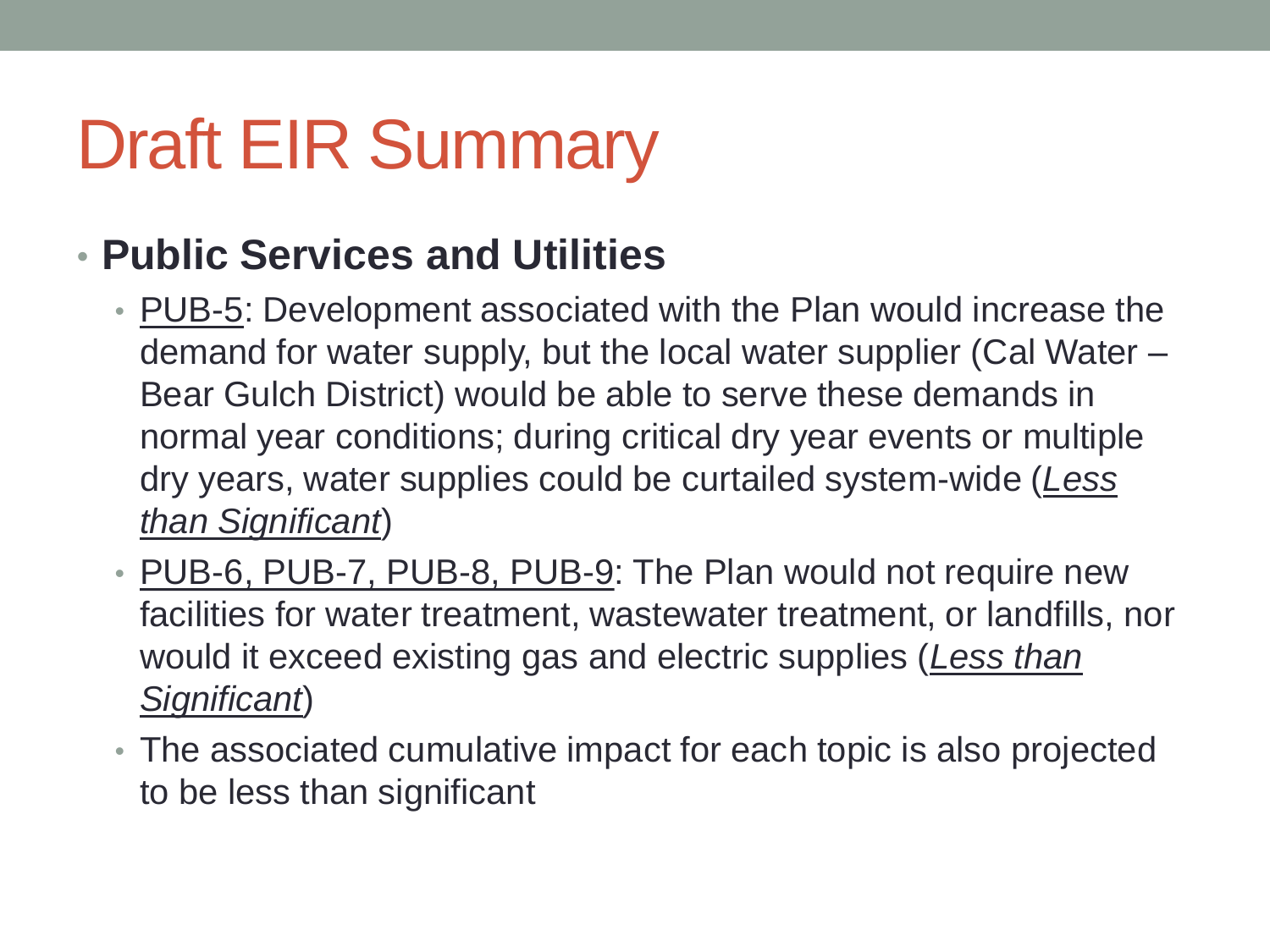- **Transportation, Circulation and Parking**
	- Analysis describes existing conditions (data from traffic counts) and then analyzes:
		- Project: Impact of entire Specific Plan development program being added to existing conditions (conservative analysis- more likely that plan area will be developed in phases due to disparate property ownership)
		- Cumulative: Impact of entire Specific Plan development program *plus*  other approved/proposed projects within Menlo Park *plus* 25-year regional growth factor
	- For intersections, analysis looks at whether project degrades a certain "level of service" category or exceeds a particular delay threshold
	- For roadway segments, analysis looks at increase in traffic volumes and whether a percentage or absolute increase is exceeded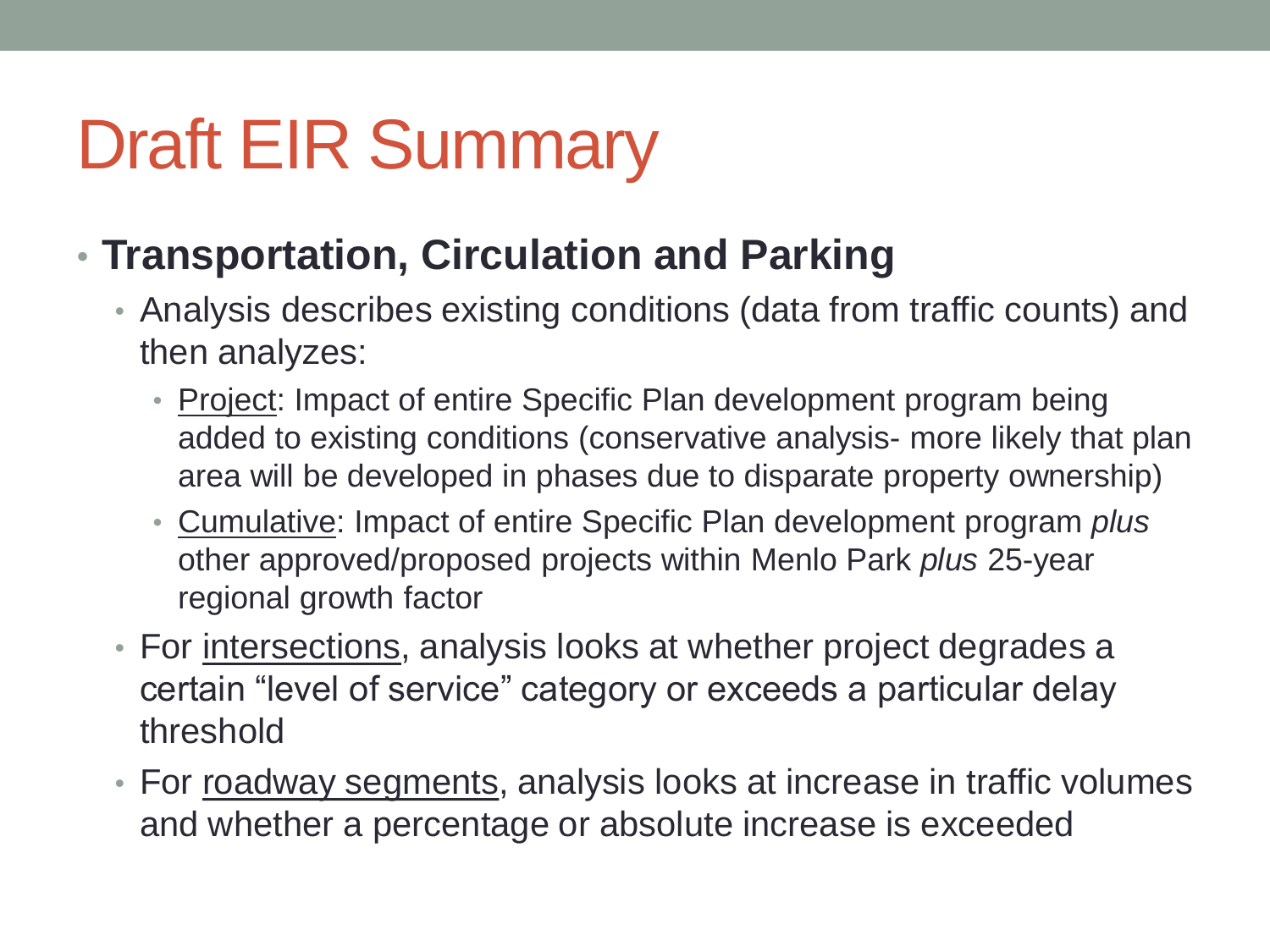- **Transportation, Circulation and Parking**
	- TR-1: Traffic from Plan area development would adversely affect operation of area intersections:

| <b>Intersection</b><br><b>Number</b> | <b>Impact</b>                                                                                                                                                                                                       |
|--------------------------------------|---------------------------------------------------------------------------------------------------------------------------------------------------------------------------------------------------------------------|
| 15                                   | University Drive (North) and Santa Cruz Avenue would degrade from LOS D to LOS<br>E in the a.m. peak hour (see Mitigation Measure TR-1a)                                                                            |
| <b>20</b>                            | Middlefield Road and Glenwood Avenue/Linden Avenue would worsen the prevailing<br>LOS F conditions (exceeding the threshold of significance) in both the a.m. and p.m.<br>peak hours (see Mitigation Measure TR-1b) |
| 25                                   | Middlefield Road and Willow Road would degrade from LOS D to LOS E in the p.m.<br>peak hour (see Mitigation Measure TR-1c)                                                                                          |
| 33                                   | Orange Avenue/Santa Cruz Avenue and Avy Avenue/Santa Cruz Avenue would<br>degrade from LOS C to LOS E in the p.m. peak hour (see Mitigation Measure TR-1d)                                                          |

Several mitigation measures (signalization, lane additions/modifications) proposed that would eliminate impacts, although their implementation cannot be guaranteed (*Significant and Unavoidable*)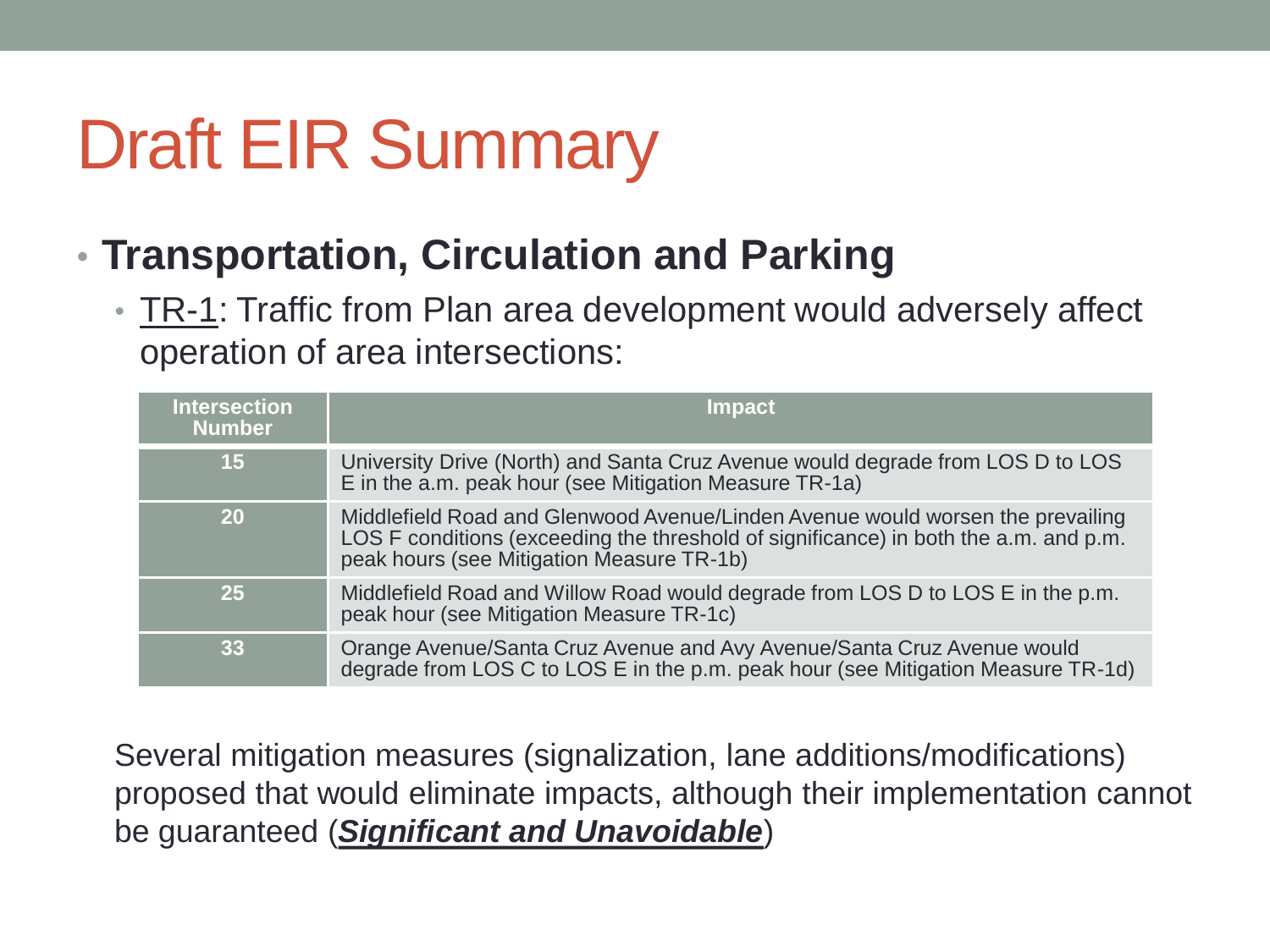#### • **Transportation, Circulation and Parking**

- TR-2: Traffic from Plan area development would adversely affect operation of area roadway segments:
	- 5. Oak Grove Avenue Middlefield Road to Laurel Street
	- 6. Oak Grove Avenue Laurel Street to El Camino Real
	- 7. Oak Grove Avenue El Camino Real to Crane Street
	- 13. Santa Cruz Avenue Avy/Orange to Alameda de las Pulgas
	- 14. Menlo Avenue El Camino to Crane
	- 16. Ravenswood Avenue Middlefield Road to Laurel Street
	- 17. Ravenswood Avenue Laurel Street to Alma Street
	- 18. Ravenswood Avenue Alma Street to El Camino Real

• 28. Middlefield Road - Ringwood Avenue to Willow Road Not possible to widen these segments; TDM programs would provide partial mitigation, but not quantifiable (*Significant and Unavoidable*)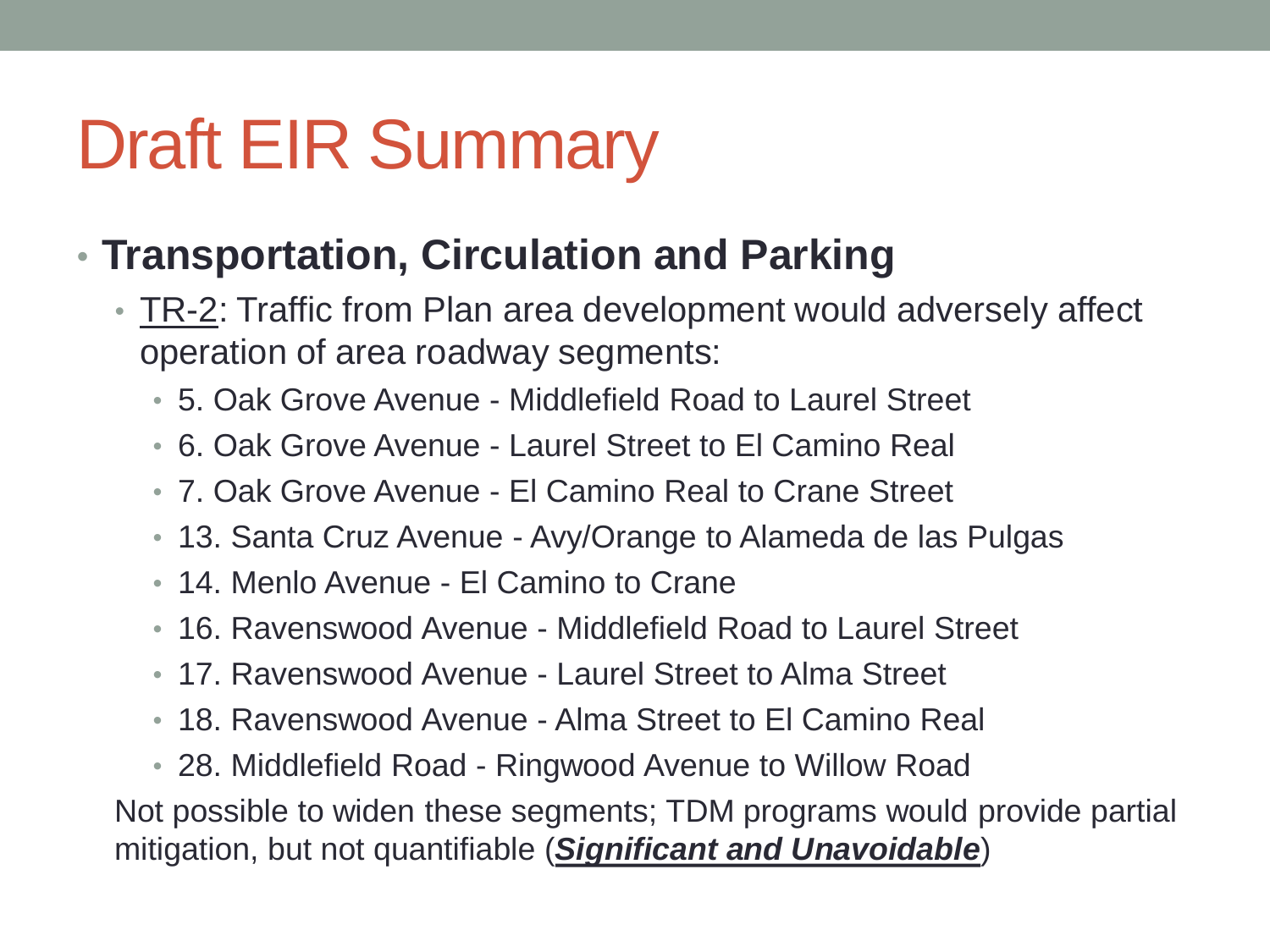#### • **Transportation, Circulation and Parking**

- TR-7: Traffic from Plan area development and cumulative development would adversely affect operation of area intersections:
	- 3 El Camino Real and Glenwood Avenue/Valparaiso Avenue intersection as a whole in the p.m. peak hour and the eastbound and westbound approaches in the p.m. peak hour;
	- 6 El Camino Real and Menlo Avenue/Ravenswood Avenue intersection as a whole and the eastbound and westbound approaches in both the a.m. and p.m. peak hours with and without the southbound right-turn lane;
	- 8 El Camino Real and Middle Avenue intersection as a whole and the eastbound and westbound approaches in the p.m. peak hour and westbound approach in the a.m. peak hour;
	- 12 Laurel Street and Ravenswood Avenue in the p.m. peak hour;
	- 15 University Drive (North) and Santa Cruz Avenue in the a.m. peak hour;
	- 18 Middlefield Road and Marsh Road in the p.m. peak hour;
	- 19 Middlefield Road and Encinal Avenue in the a.m. peak hour; (*continued)*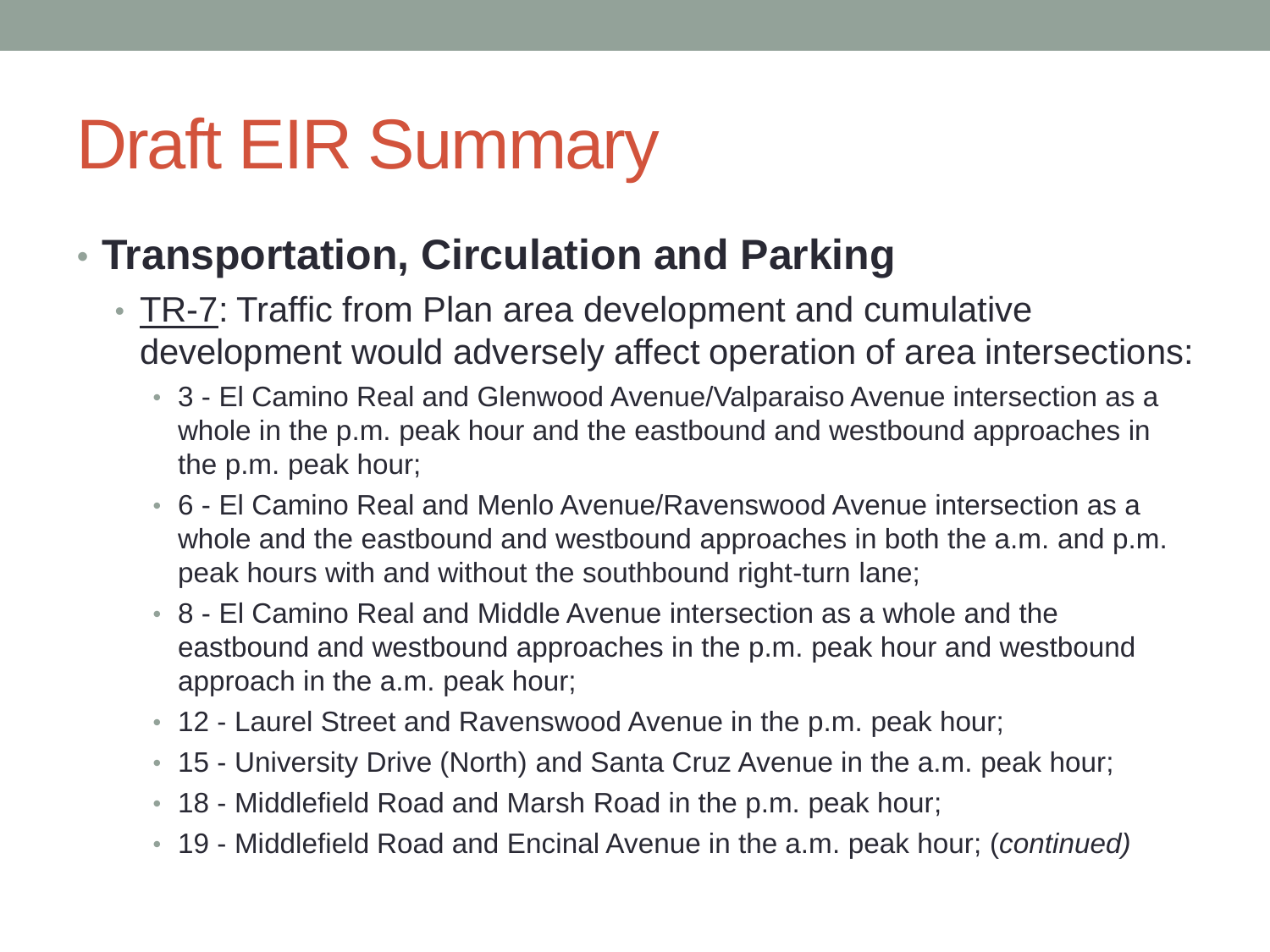#### • **Transportation, Circulation and Parking**

- TR-7: Traffic from Plan area development and cumulative development would adversely affect operation of area intersections:
	- *(continued)* 20 Middlefield Road and Glenwood Avenue/Linden Avenue in both the a.m. and p.m. peak hours;
	- 22 Middlefield Road and Ravenswood Avenue in both the a.m. and p.m. peak hours;
	- 24 Middlefield Road and Linfield Drive in both the a.m. and p.m. peak hours;
	- 25 Middlefield Road and Willow Road in p.m. peak hour;
	- 27 Coleman Avenue and Willow Road in both the a.m. and p.m. peak hours;
	- 28 Durham Street and Willow Road in the p.m. peak hour;
	- 29 Bay Road and Willow Road in the a.m. peak hour; and
	- 33 Orange Avenue/Santa Cruz Avenue and Avy Avenue/Santa Cruz Avenue in the a.m. and p.m. peak hours

Several mitigation measures (signalization, lane additions/modifications) proposed that would eliminate or lessen impacts, although for most, their implementation cannot be guaranteed (*Significant and Unavoidable*)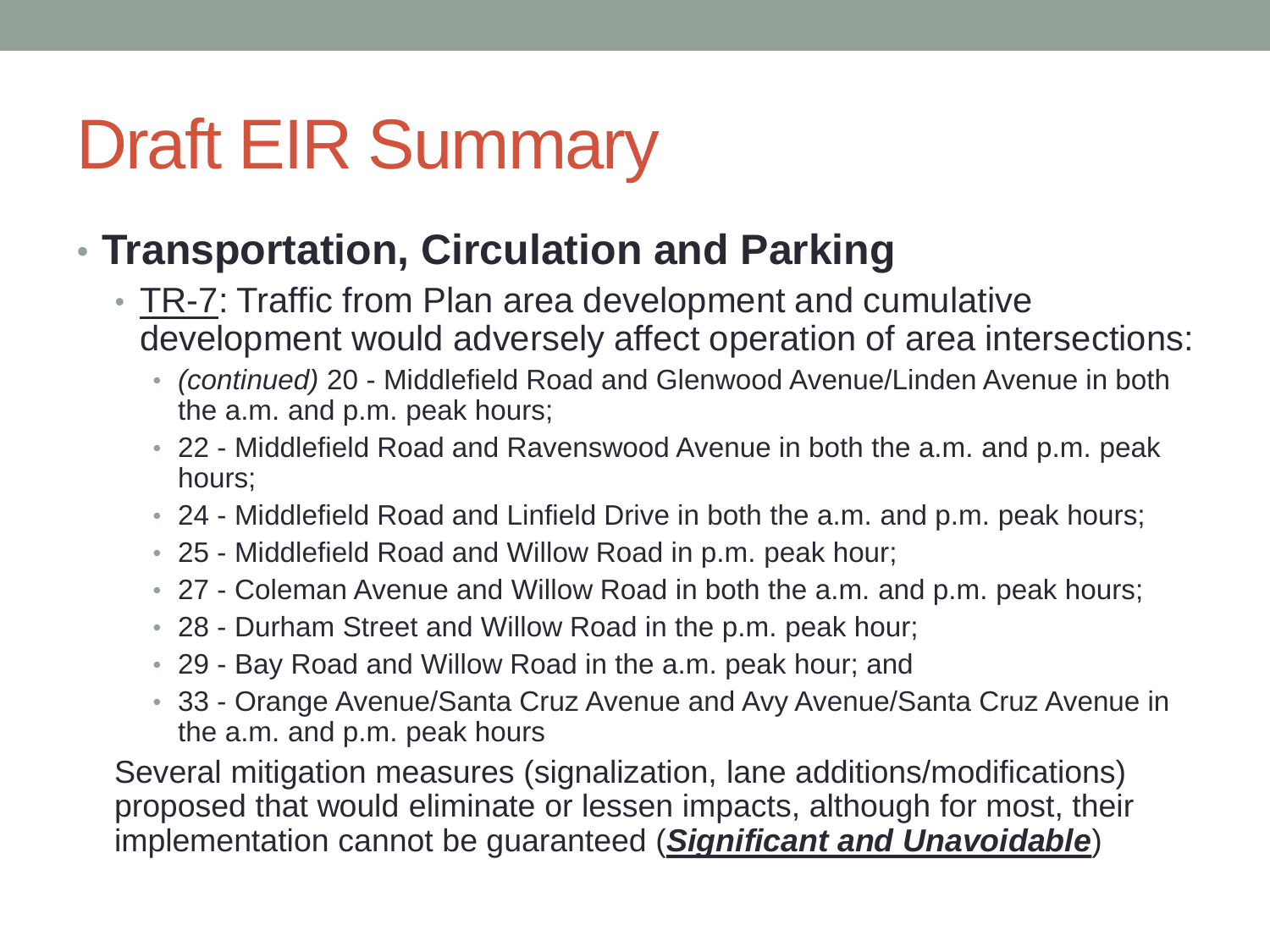#### • **Transportation, Circulation and Parking**

- TR-8: Traffic from Plan area development and cumulative development would adversely affect operation of area roadway segments:
	- 5 Oak Grove Avenue Middlefield to Laurel
	- 6 Oak Grove Avenue Laurel to El Camino
	- 7 Oak Grove Avenue El Camino to Crane
	- 11 Santa Cruz Avenue University to Olive
	- 12 Santa Cruz Avenue Olive to Avy/Orange
	- 14 Menlo Avenue El Camino to Crane
	- 15 Menlo Avenue Crane to University
	- 16 Ravenswood Avenue Middlefield to Laurel
	- 17 Ravenswood Avenue Laurel to Alma
	- 18 Ravenswood Avenue Alma to El Camino
	- 19 Middle Avenue El Camino to University
	- 24 University Drive Oak Grove to Santa Cruz
	- 25 University Drive Santa Cruz to Menlo
	- 28 Middlefield Road Ringwood to Willow

Not possible to widen these segments; TDM programs would provide partial mitigation, but not quantifiable (*Significant and Unavoidable*)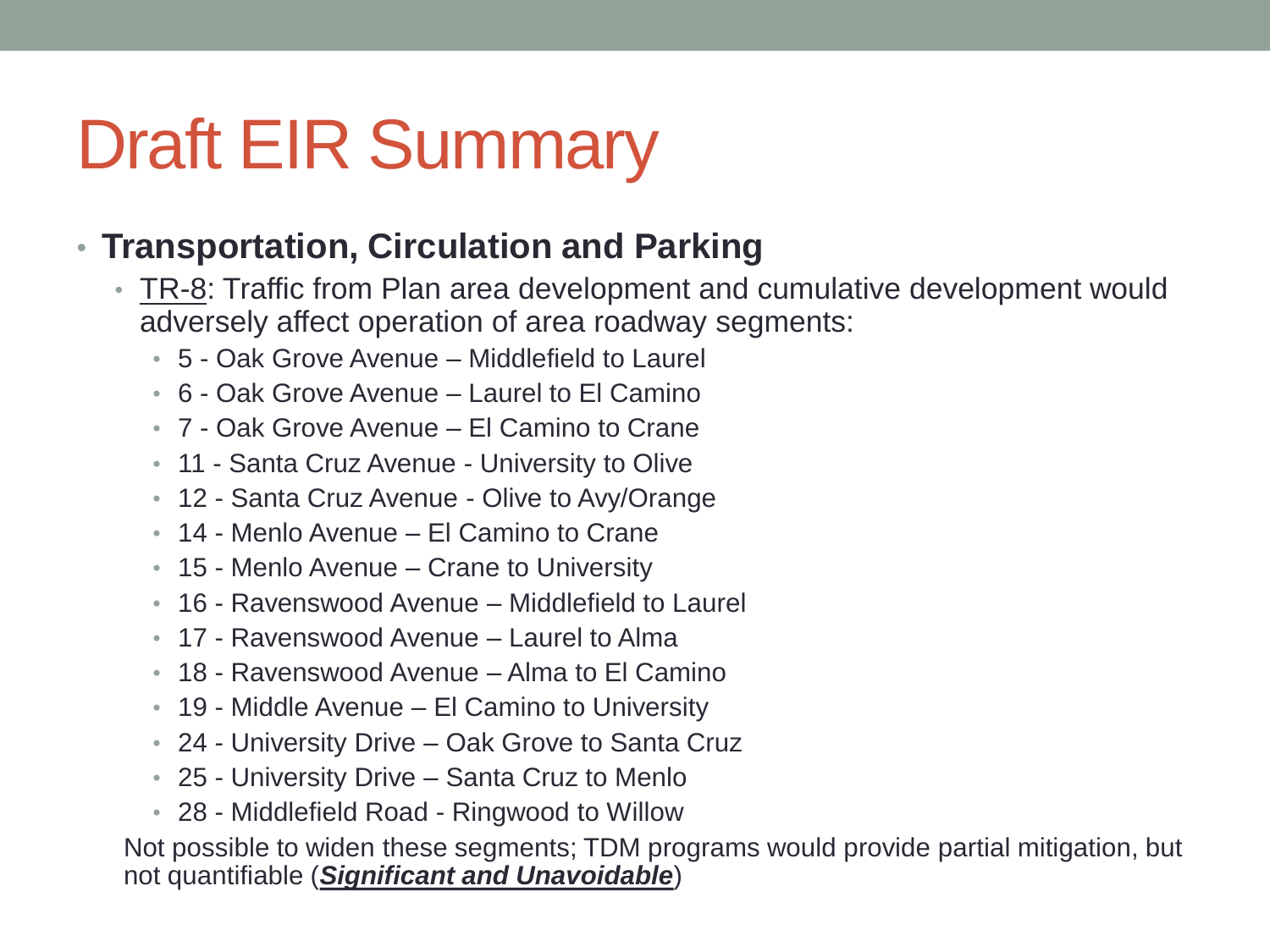#### • **Transportation, Circulation and Parking**

- TR-3 and TR-9: Traffic would increase on local freeway segments (both with and without cumulative development), but it would not exceed relevant standards (*Less than Significant*)
- TR-4: Transit ridership would be increased, but relevant agencies would have enough capacity to accommodate the additional riders (*Less than Significant*)
- TR-5: The Plan would affect pedestrian and bicycle operations and safety, but effects would generally be positive and would not result in substantial new conflicts (*Less than Significant*)
- TR-6: Parking supply in the downtown would be affected, but would not result in inadequate capacity (*Less than Significant*)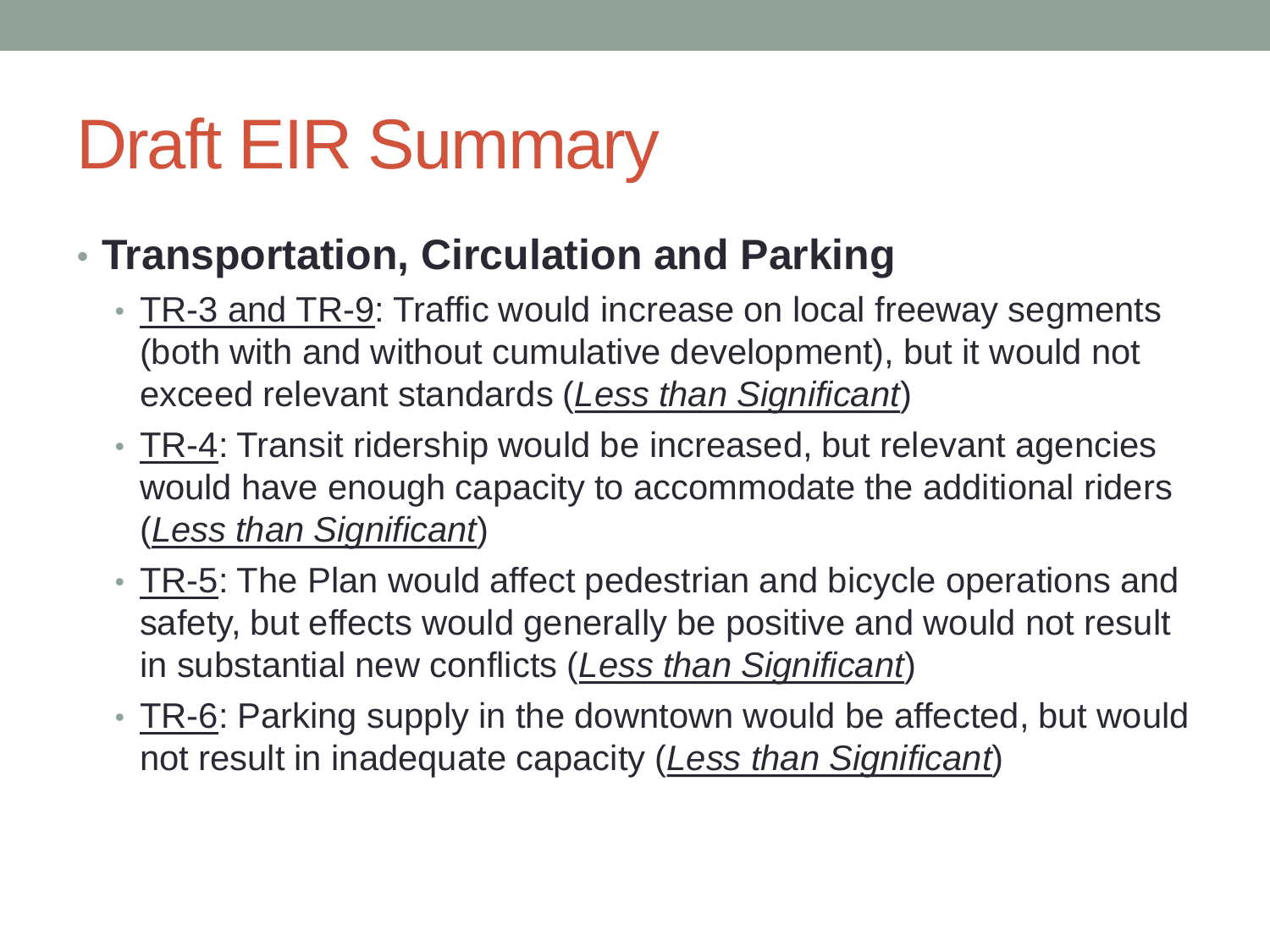#### • **Impact Overview**

- Significant and Unavoidable **Project** Impacts
	- Impact AIR-1: Implementation of the Specific Plan would result in increased long-term emissions of criteria pollutants associated with construction activities that could contribute substantially to an air quality violation.
	- Impact AIR-2: Implementation of the Specific Plan would result in increased long-term emissions of criteria pollutants from increased vehicle traffic and on-site area sources that would contribute substantially to an air quality violation.
	- Impact TR-1: Traffic from future development in the Plan area would adversely affect operation of area intersections.
	- Impact TR-2: Traffic from future development in the Plan area would adversely affect operation of local roadway segments.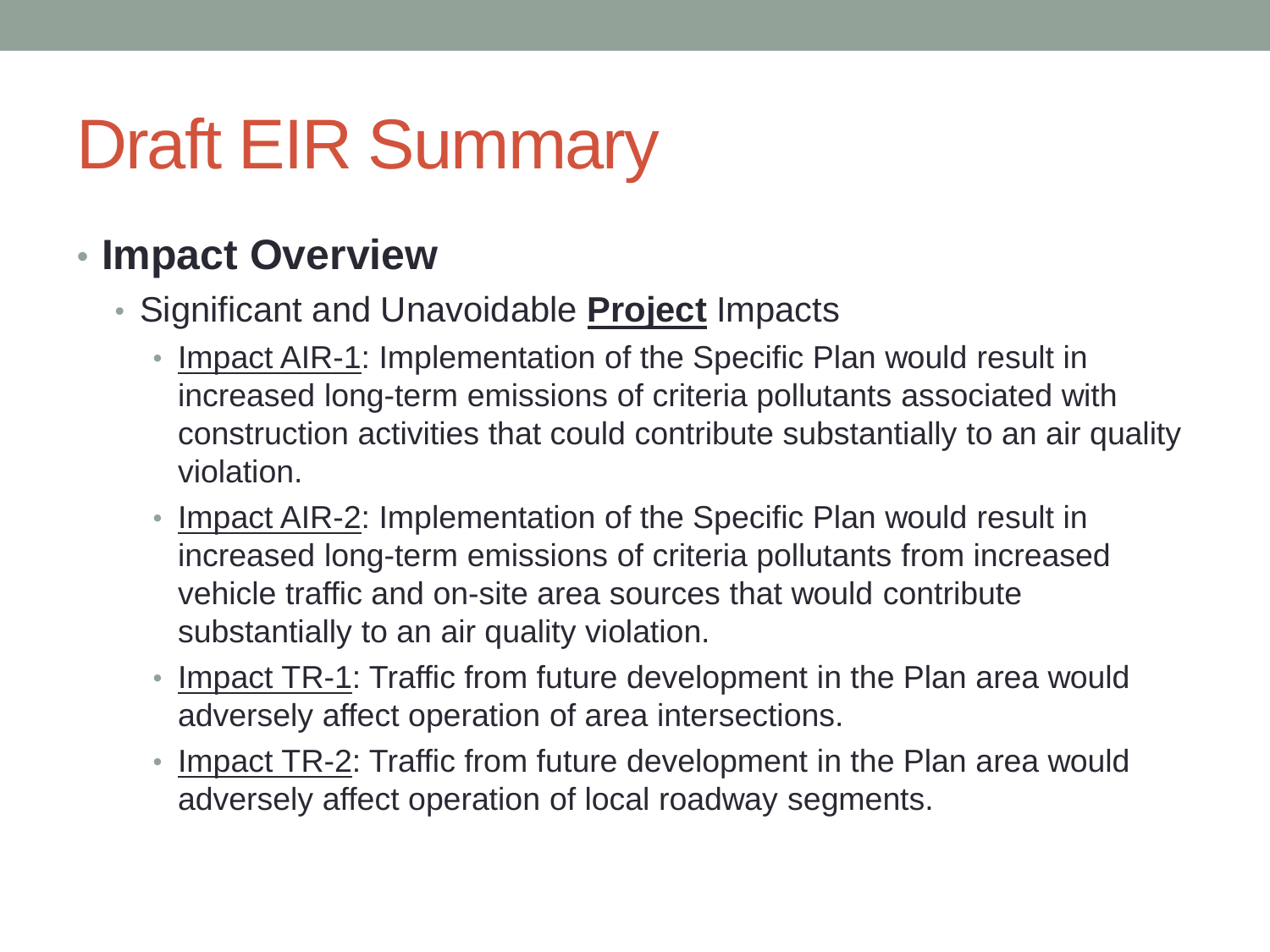#### • **Impact Overview**

#### • Significant and Unavoidable **Cumulative** Impacts

- Impact GHG-1: The Specific Plan would generate GHG emissions, both directly and indirectly, that would have a significant impact on the environment.
- Impact GHG-2: The Specific Plan could conflict with applicable plans, policies or regulations of an agency with jurisdiction over the Specific Plan adopted for the purpose of reducing the emissions of GHGs.
- Impact NOI-5: Implementation of the Specific Plan, together with anticipated future development in the area in general, would result in a significant increase in noise levels in the area.
- Impact TR-7: Cumulative development, along with development in the Plan area, would adversely affect operation of local intersections.
- Impact TR-8: Cumulative development, along with development in the Plan area would adversely affect operation of local roadway segments.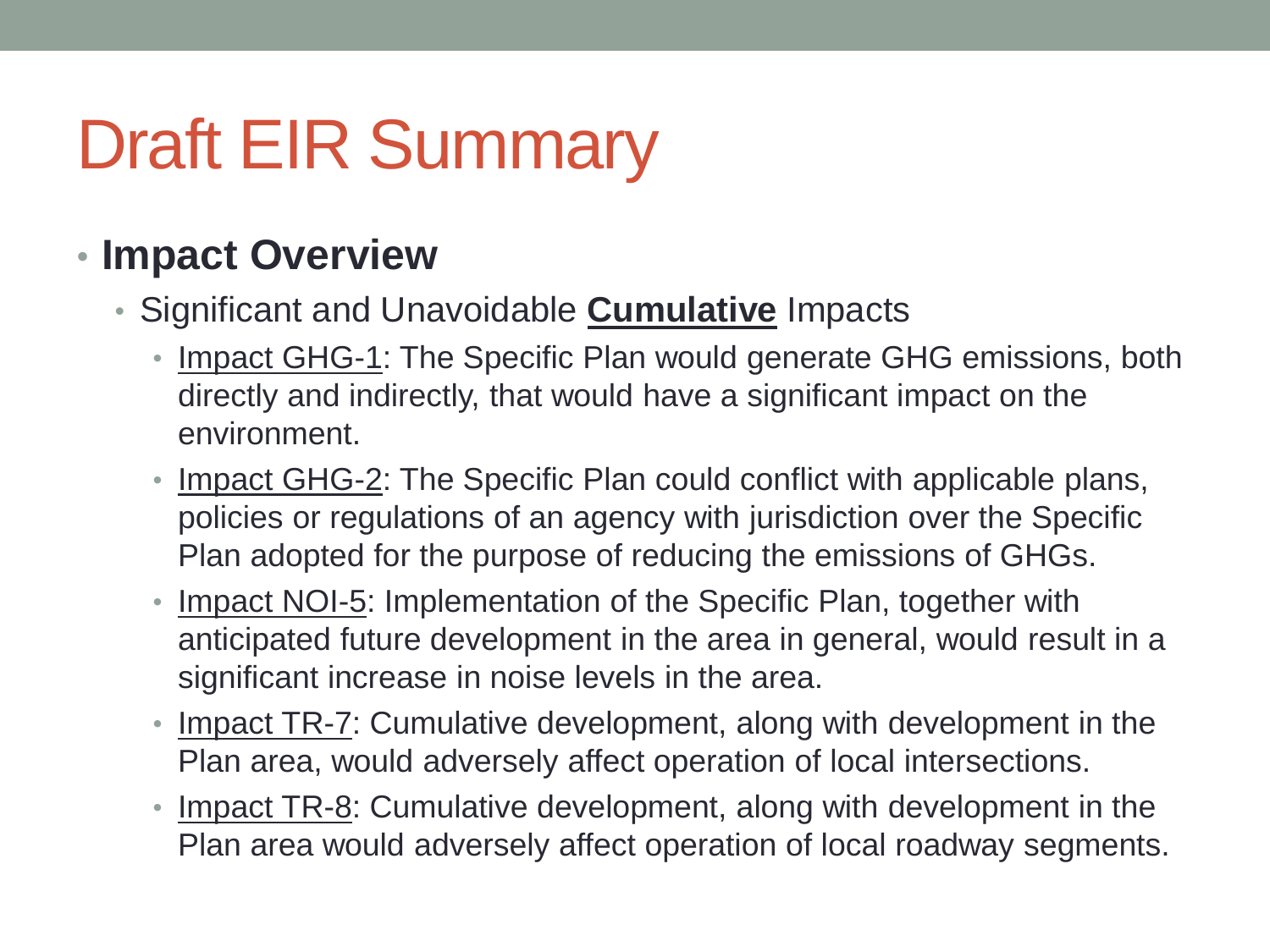#### • **Alternatives**

- CEQA requires identification of a reasonable range of alternatives to the project
- Alternatives should attain most of the basic objectives of the project and avoid/lessen significant effects
- Alternatives must be feasible
- "No project" alternative required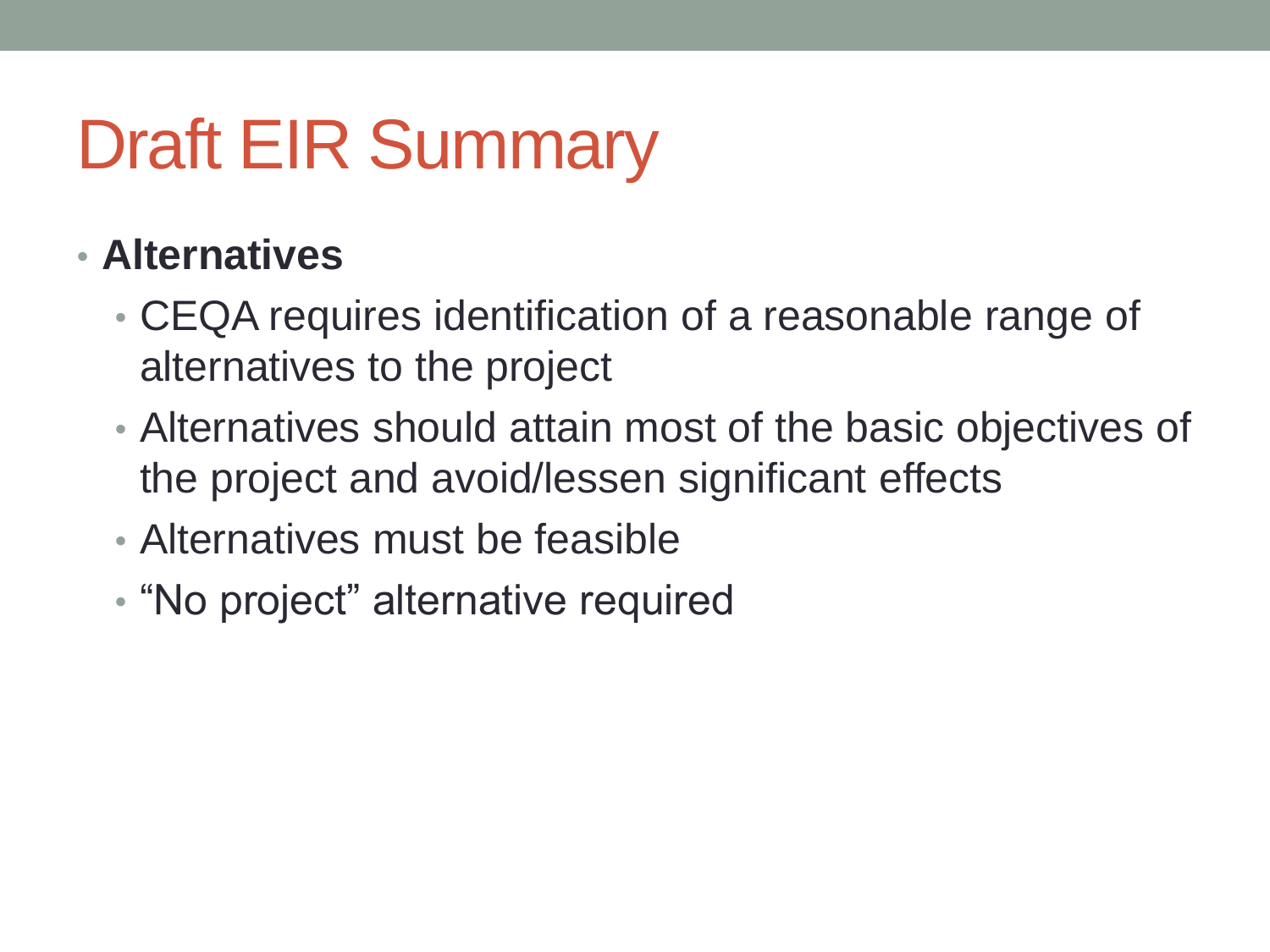#### • **Alternatives**

- Project objectives are made up of the Vision Plan Goals:
	- 1. Maintain a village character unique to Menlo Park.
	- 2. Provide greater east-west town-wide connectivity.
	- 3. Improve circulation and streetscape conditions on El Camino Real.
	- 4. Ensure that El Camino Real development is sensitive to and compatible with adjacent neighborhoods.
	- 5. Revitalize underutilized parcels and buildings.
	- 6. Activate the train station area.
	- 7. Protect and enhance pedestrian amenities on Santa Cruz Avenue.
	- 8. Expand shopping, dining and neighborhood services to ensure a vibrant downtown. (*continued)*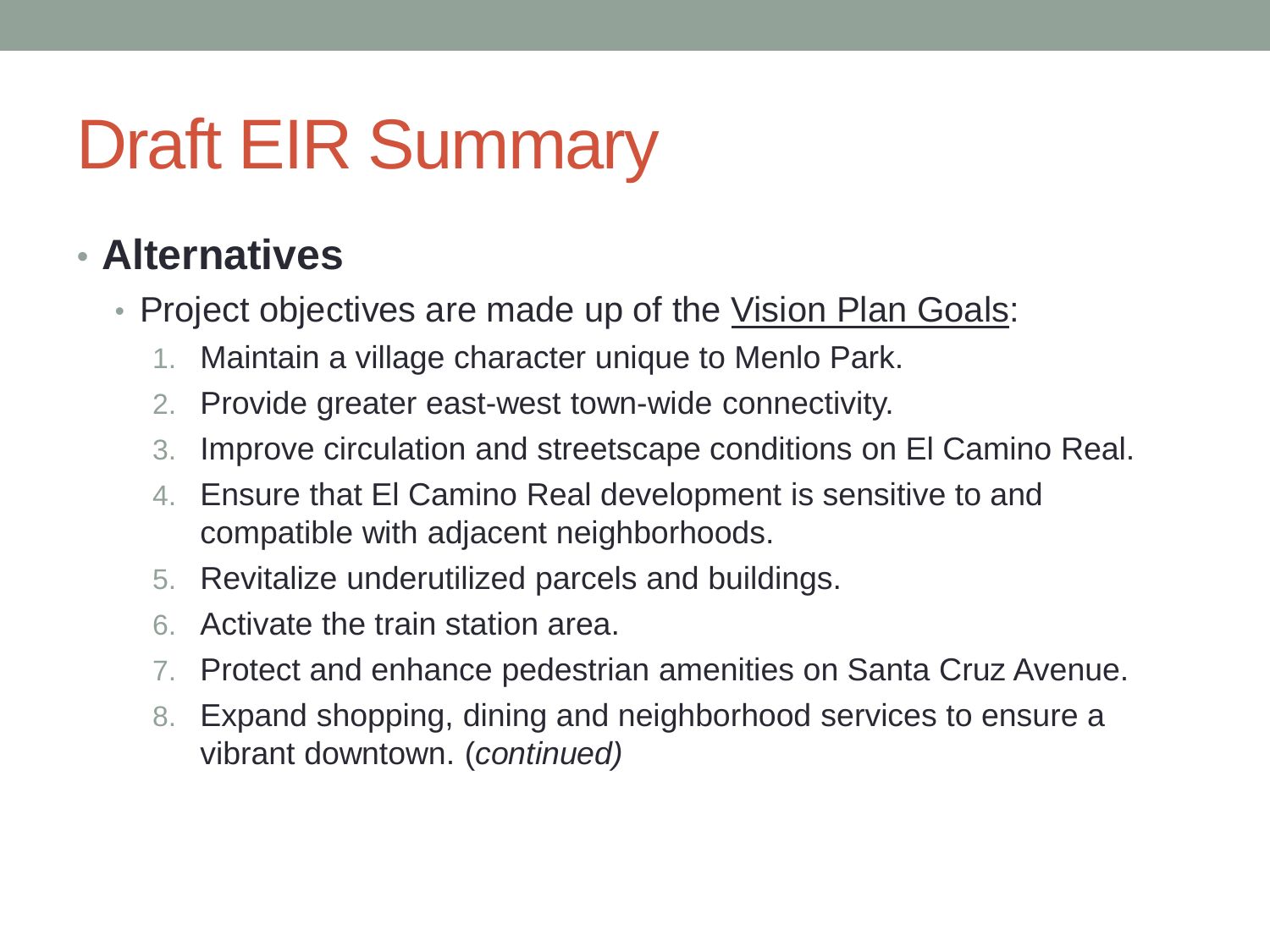#### • **Alternatives**

- Project objectives are made up of the Vision Plan Goals:
	- *9. (continued)* Provide residential opportunities in the Vision Plan area.
	- 10. Provide plaza and park spaces.
	- 11. Provide an integrated, safe, and well-designed pedestrian and bicycle network.
	- 12. Develop parking strategies and facilities that meet the commercial and residential needs of the community.
- As well as the Specific Plan Guiding Principles:
	- Generate Vibrancy;
	- Strengthen the Public Realm;
	- Sustain Menlo Park's Village Character;
	- Enhance Connectivity; and
	- Promote Healthy Living and Sustainability.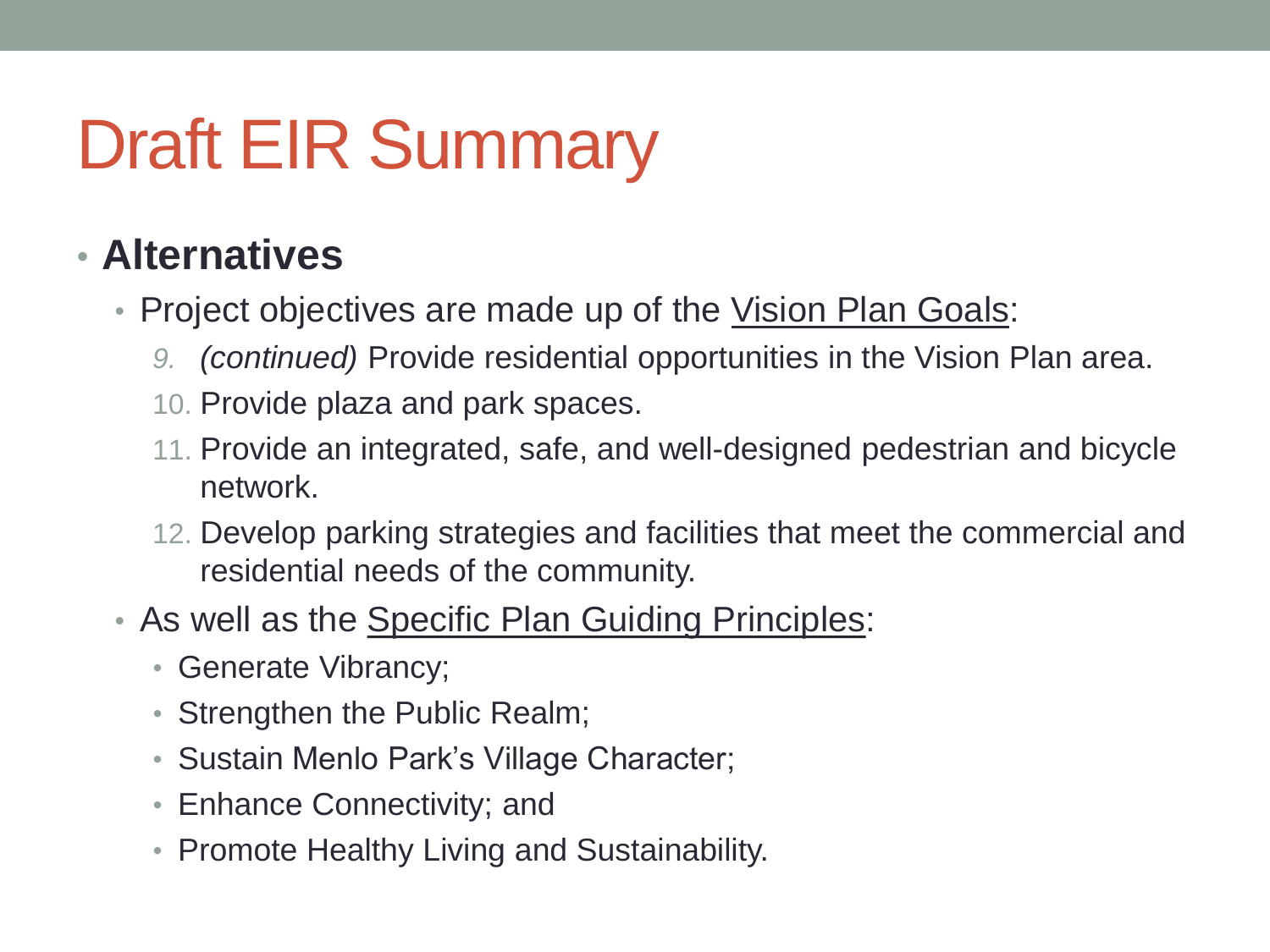#### • **Alternatives**

• Alternatives identified by comparing current densities/intensities of existing Zoning Ordinance and Draft Specific Plan to identify reduced intensity options:

|                                           | <b>Project</b> |                   | <b>Alternative 1</b><br>(No Project) |                   | <b>Alternative 2</b><br>(Reduced<br><b>Project)</b> |                   | <b>Alternative 3</b><br>(Reduced<br><b>Commercial/</b><br><b>Retail Space)</b> |                   | <b>Alternative 4</b><br>(Reduced<br><b>Residential)</b> |                   |
|-------------------------------------------|----------------|-------------------|--------------------------------------|-------------------|-----------------------------------------------------|-------------------|--------------------------------------------------------------------------------|-------------------|---------------------------------------------------------|-------------------|
|                                           | Quantity       | $%$ of<br>project | Quantity                             | $%$ of<br>project | Quantity                                            | $%$ of<br>project | Quantity                                                                       | $%$ of<br>project | Quantity                                                | $%$ of<br>project |
| <b>Residential</b><br>(dwelling<br>units) | 680            | 100%              | 320                                  | 47%               | 500                                                 | 74%               | 680                                                                            | 100%              | 500                                                     | 74%               |
| <b>Retail</b><br>(square feet)            | 91,800         | 100%              | 60,588                               | 66%               | 76,194                                              | 83%               | 76,194                                                                         | 83%               | 91,800                                                  | 100%              |
| <b>Commercial</b><br>(square feet)        | 240,820        | 100%              | 158,941                              | 66%               | 199,881                                             | 83%               | 199,881                                                                        | 83%               | 240,820                                                 | 100%              |
| <b>Hotel</b><br>(rooms)                   | 380            | 100%              | 251                                  | 66%               | 315                                                 | 83%               | 315                                                                            | 83%               | 380                                                     | 100%              |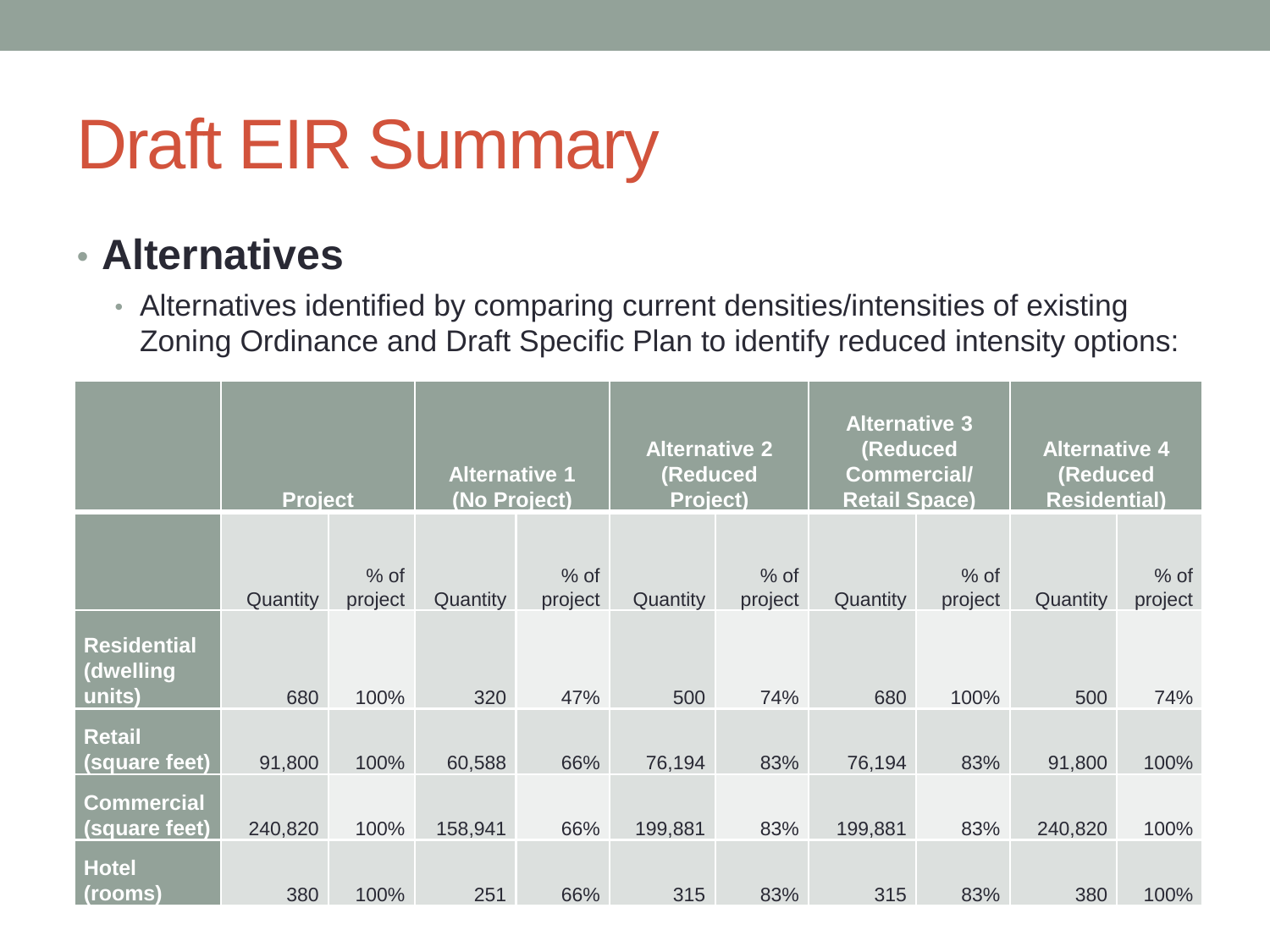#### • **Alternatives – Key Findings**

- No alternative fully eliminates any significant and unavoidable impact
- No Project Alternative would lessen Air Quality, Noise, and Transportation impacts, but performs the same or worse with regard to Greenhouse Gases and Climate Change; also addresses fewest number of project objectives (vibrancy, pedestrian improvements, housing opportunities, etc.)
- Alternative 3 (Reduced Commercial/Retail Space) results in fewer daily trips than Alternative 4 (Reduced Residential)
- Alternative 2 (Reduced Project) is considered to be the "environmentally superior alternative"